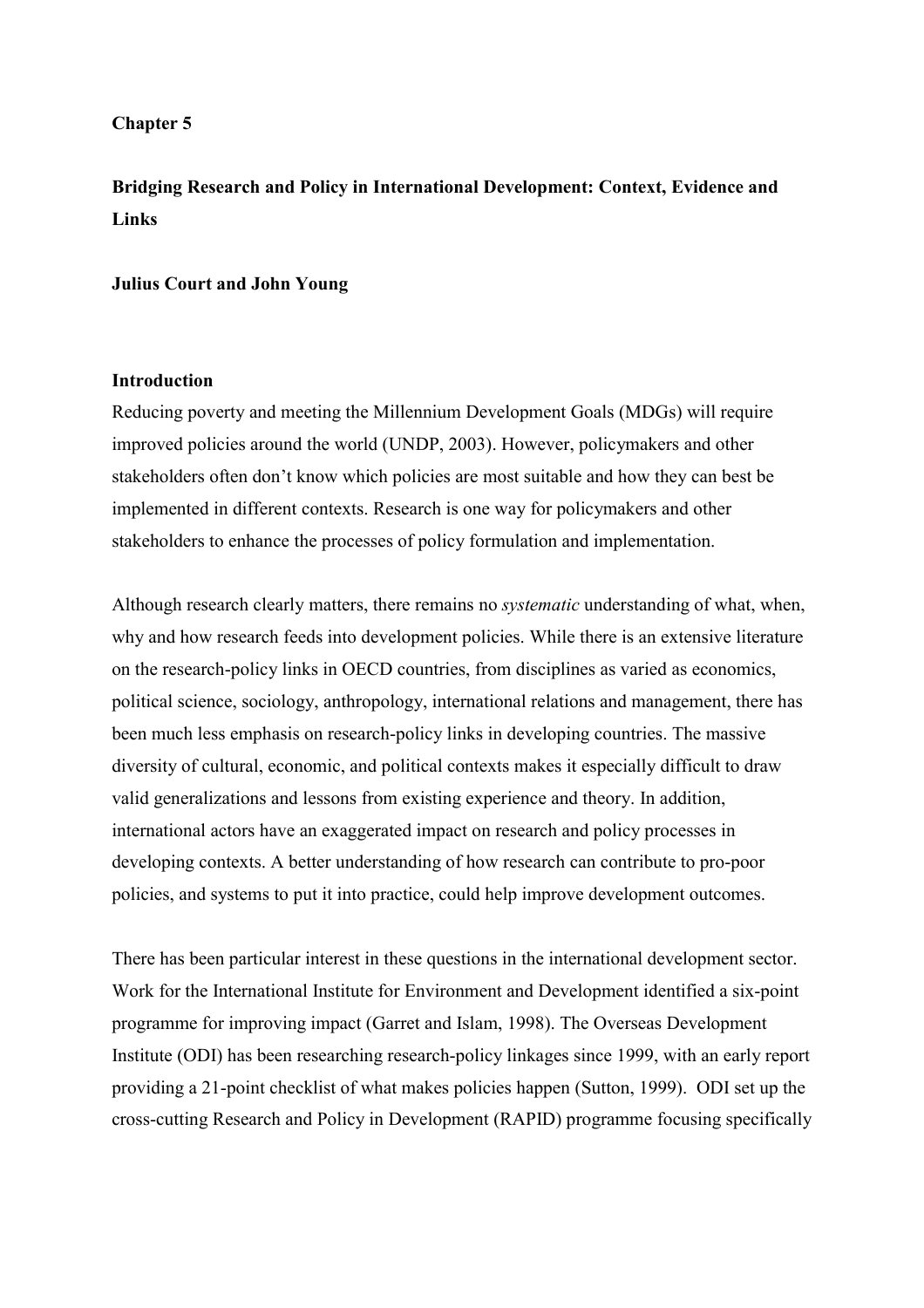on the uptake of research into policy.<sup>1</sup> The link between research and policy has been a key issue for the Global Development Network (GDN) since its inception in 1999. The UK Department for International Development (DFID) has recently completed a major review of work as part of its effort to develop a new research policy (Surr et al, 2002).

This is the context for the ODI Bridging Research and Policy project. To guide the research, the project completed a literature review (Vibe, Hovland and Young, 2002) and developed a framework for understanding research-policy links (Crewe and Young, 2002). The framework clusters the issues around three broad areas:

- Context: Politics and Institutions,
- ! Evidence: Approach and Credibility, and
- Links: Influence and Legitimacy.

The project then completed detailed episode studies on research-policy linkages with the objectives to test the integrated framework; increase understanding of the linkages between development research, policy and practice; promote evidence-based international development policy; and guide further research.

The research project includes four case studies of specific policy changes which assess the relative influence of research on the policy change. The four case studies are:

- ! The adoption of the Poverty Reduction Strategy Paper (PRSP) initiative by the IMF and World Bank in September 1999 (Christiansen with Hovland, 2003).
- ! The launch of the Sphere project in 1996 to strengthen the accountability of international humanitarian agencies in the wake of the much-criticised response to the Rwanda crisis (Buchanan-Smith, 2003).
- ! The reluctance to legalize private para-professional livestock services in Kenya, despite their spread on the ground and good evidence that paravets can provide an effective, cost-efficient, and safe service. (Young, 2003).
- The emergence and adoption of the Sustainable Livelihoods Approach (SLA) in DFID's 1997 White Paper as a guiding principle of UK development policy less than a decade after it originated (Solesbury, 2003).

The approach taken focused on a clear change in policy and then worked back to assess the

 <sup>1</sup> http://www.odi.org.uk/rapid/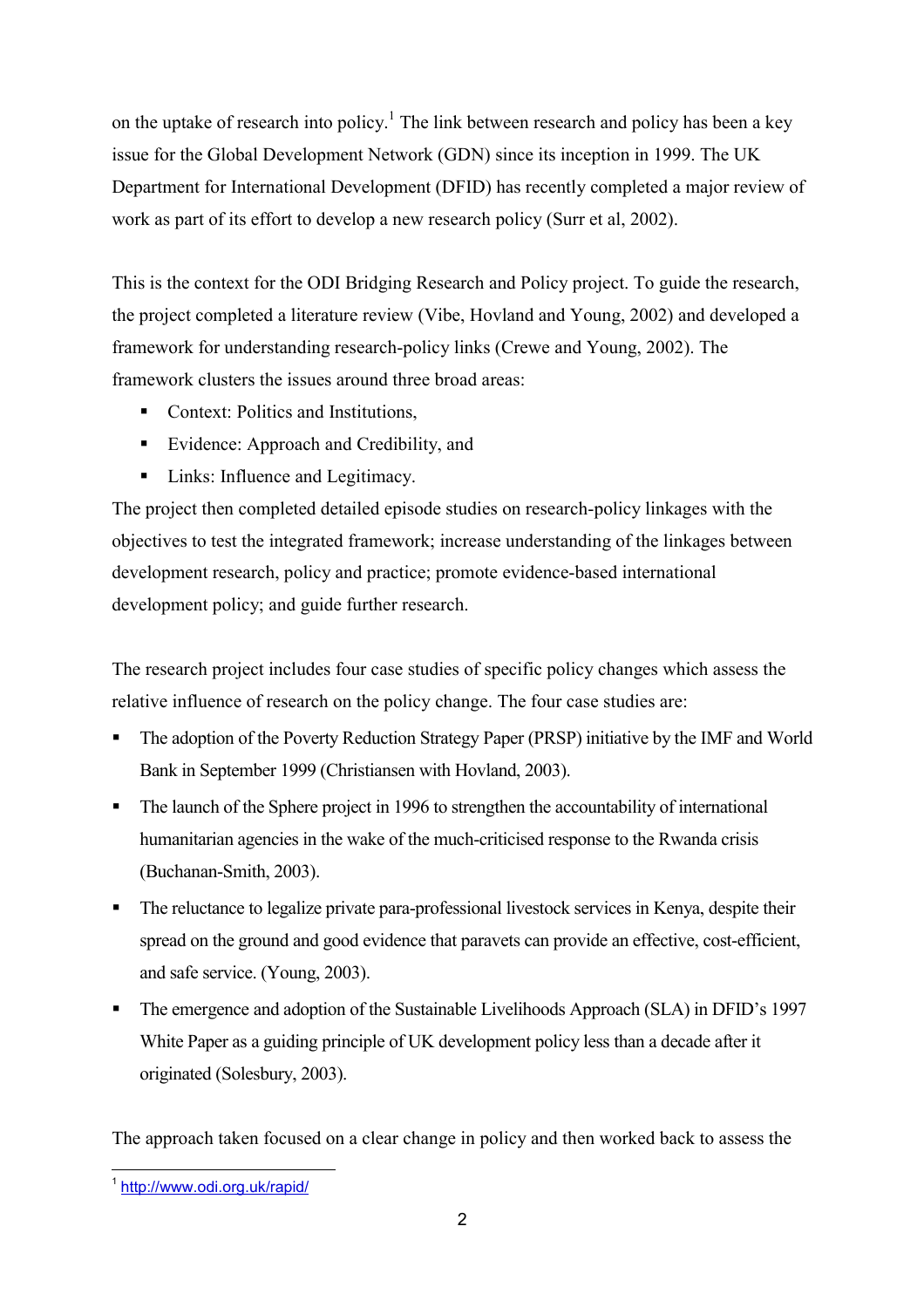key issues that lead to the policy change and the relative impact that research played. This was done by constructing an historical narrative of key policy decisions and practices, along with important documents and events, and identifying key actors. This approach is different from the common approach of evaluating the impact of individual research projects, which tend to focus specifically on the research rather than other issues that may matter in influencing policy.

This chapter provides a synthesis of the findings from the ODI episode studies. It is structured as follows. Section two outlines the framework used for investigating the links between research and policy and discusses the methodology. Section three provides an outline of the four case studies assessed in this work. Section four provides a discussion of the emerging themes and highlights interesting findings that relate to the main streams of theoretical thinking on research and policy. Section five discusses issues around how the framework can be applied and makes some recommendations for researchers. Section six highlights a few conclusions regarding the framework, method and emerging lessons.

## **2. The Framework and Method**

#### *Definitions*

In preparing the episode studies, the project decided to use relatively open definitions of research and policy. This was important given the preliminary nature of the work, the diversity and complexity of the study topics and the relative lack of existing case studies.

Like others, we thought it was difficult, and often unhelpful, to provide an overly specific definition of research since the exact meaning will depend on the context. For the case studies in the ODI Bridging Research and Policy project we considered research as "any systematic effort to increase the stock of knowledge<sup>72</sup>. This included therefore any systematic process of critical investigation and evaluation, theory building, data collection, analysis and codification related to development policy and practice. It includes *action research*, i.e. selfreflection by practitioners oriented toward the enhancement of direct practice.

<sup>&</sup>lt;u>2</u><br><sup>2</sup> This was based on and remains similar to the OECD definition - 'creative work undertaken on a systematic basis in order to increase the stock of knowledge, including knowledge of man, culture and society, and the use of this stock of knowledge to devise new applications' (OECD, 1981).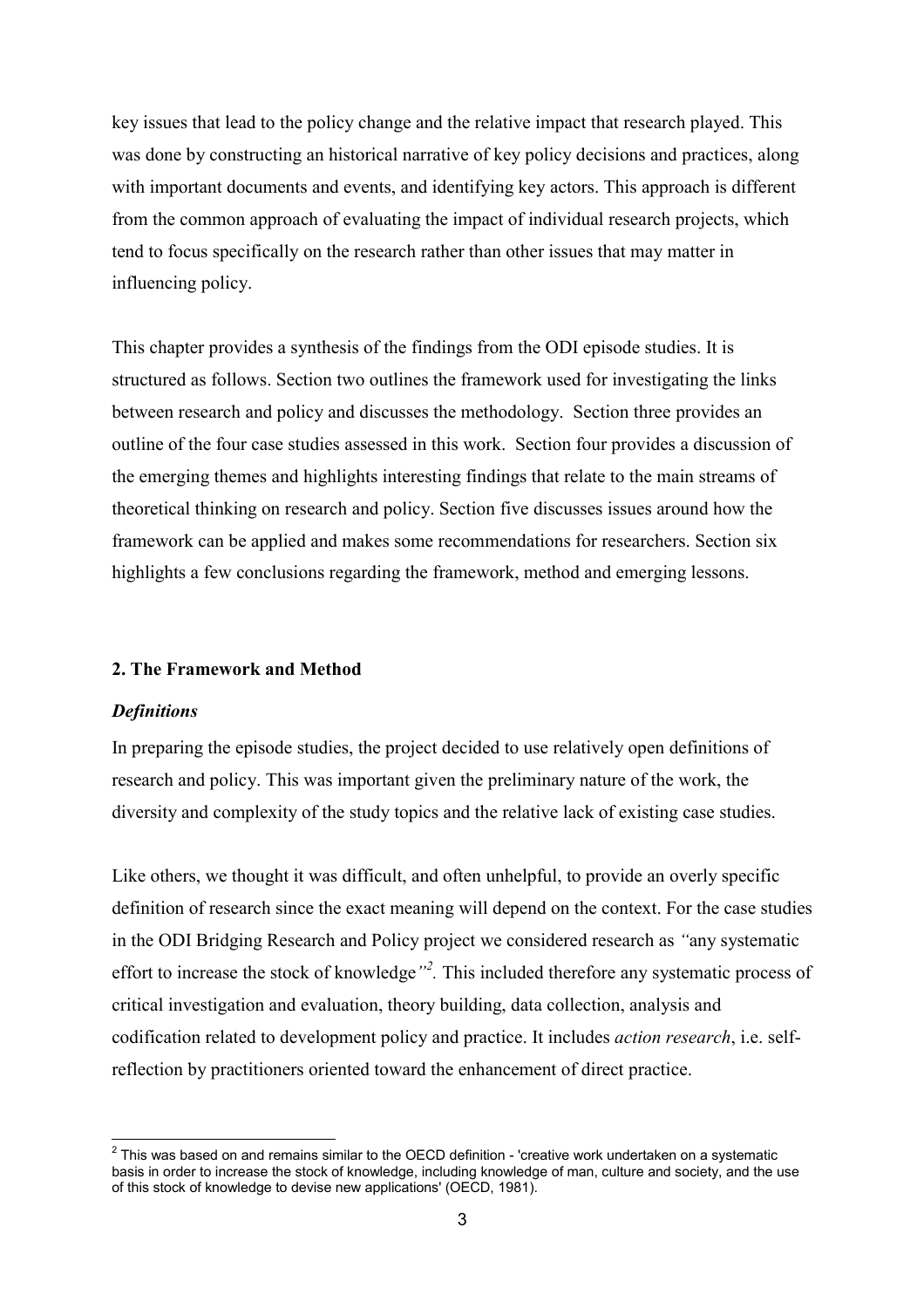Policy also has a wide range of definitions. In collecting case studies, we considered policy to be the "course of action" including declarations or plans as well as actions on the ground. We also adopted a broader view in assessing the impact of research on policy change  $-\text{one}$  that went beyond impact on formal documents or visible practices. The cases were thus intended to explore how research can influence policy-makers horizons, policy development, declared public policy regimes and policy implementation or practice (Lindquist, 2003). Following Carol Weiss (1977), it is widely recognised that although research may not have direct influence on specific policies, the production of research may still exert a powerful indirect influence through introducing new terms and shaping the policy discourse. The case studies included the impact of research on public policies, changes in practice on the ground and examples of including new issues into policy discussions.

## *The RAPID Framework*

Traditionally, the link between research and policy has been viewed as a linear process, whereby a set of research findings is shifted from the 'research sphere' over to the 'policy sphere', and then has some impact on policy-makers' decisions. At least three of the assumptions underpinning this traditional view are now being questioned. First, the assumption that research influences policy in a one-way process (the linear model); second, the assumption that there is a clear divide between researchers and policy-makers (the two communities model); and third, the assumption that the production of knowledge is confined to a set of specific findings (the positivistic model).

Literature on the research-policy link is now shifting away from these assumptions, towards a more dynamic and complex view that emphasises a two-way process between research and policy, shaped by multiple relations and reservoirs of knowledge (see for example Garrett and Islam, 1998; RAWOO, 2001). This shift reflects the fact that this subject area has generated greater interest in the past few years, and already a number of overviews of the researchpolicy linkage exist (e.g. Keeley and Scoones, 2003; Lindquist, 2003; Neilson, 2001; Stone, Maxwell and Keating, 2001; Sutton, 1999). However, there are still a limited number of case studies (Puchner, 2001).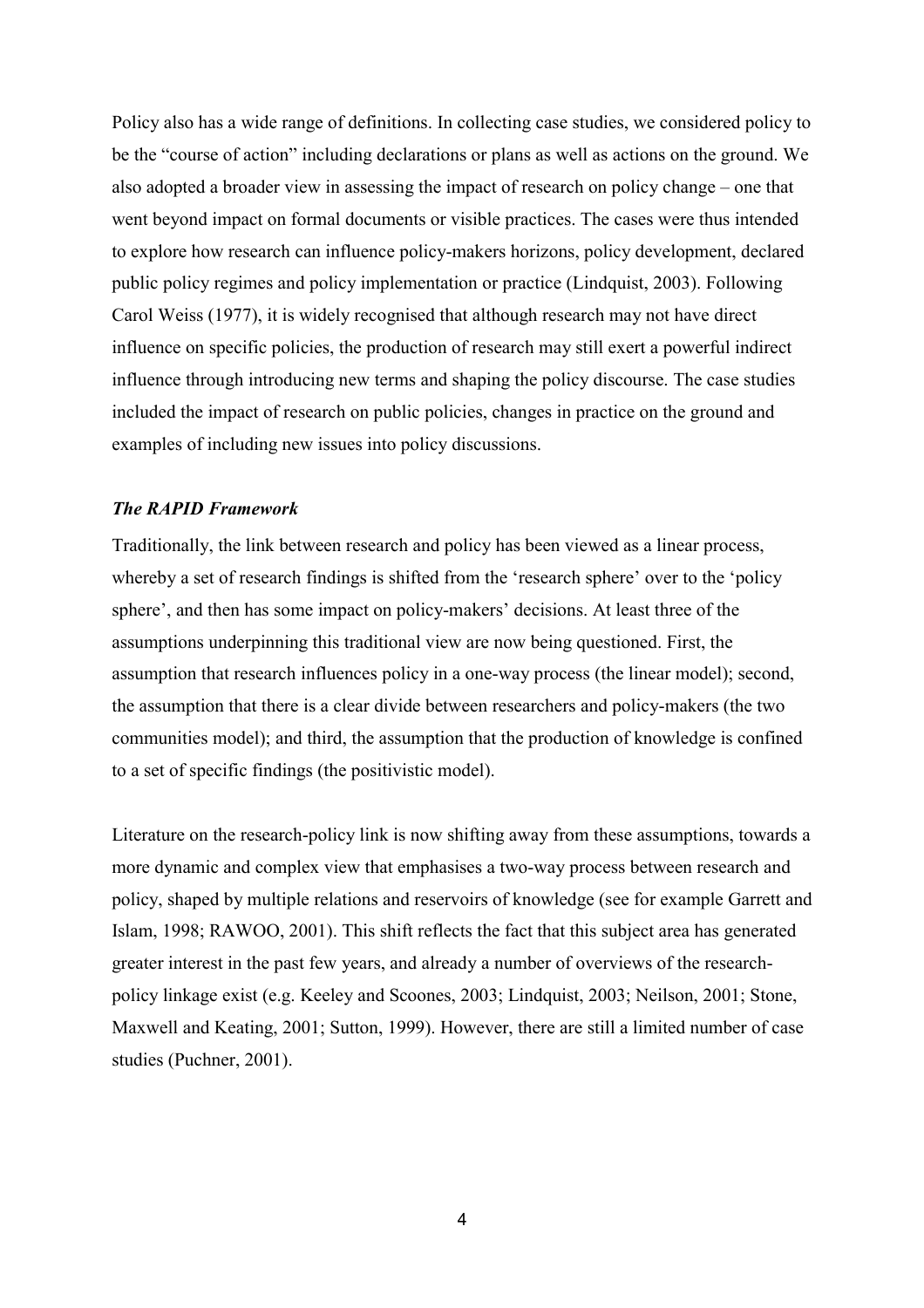The case studies were addressed through the lens of the RAPID framework (Crewe and Young, 2003), as shown in Figure 1. This framework should be seen as a generic, perhaps ideal, model. In many cases there will not be much overlap between the different spheres or the overlap may vary considerably.





#### *The political context*

The research/policy link is by shaped the political context. The policy process and the production of research are in themselves political processes, from the initial agenda-setting exercise through to the final negotiation involved in implementation. Political contestation, institutional pressures and vested interests matter greatly. So too, the attitudes and incentives among officials, their room for manoeuvre, local history, and power relations greatly influence policy implementation (Kingdon, 1984; and Clay and Schaffer, 1984). In some cases the political strategies and power relations are obvious, and are tied to specific institutional pressures. Ideas circulating may be discarded by the majority of staff in an organisation if those ideas elicit disapproval from the leadership.

## *The evidence and communication*

Experience suggests that the quality of the research is clearly important for policy uptake. Policy influence is affected by topical relevance and, as importantly, the operational usefulness of an idea; it helps if a new approach has been piloted and the document can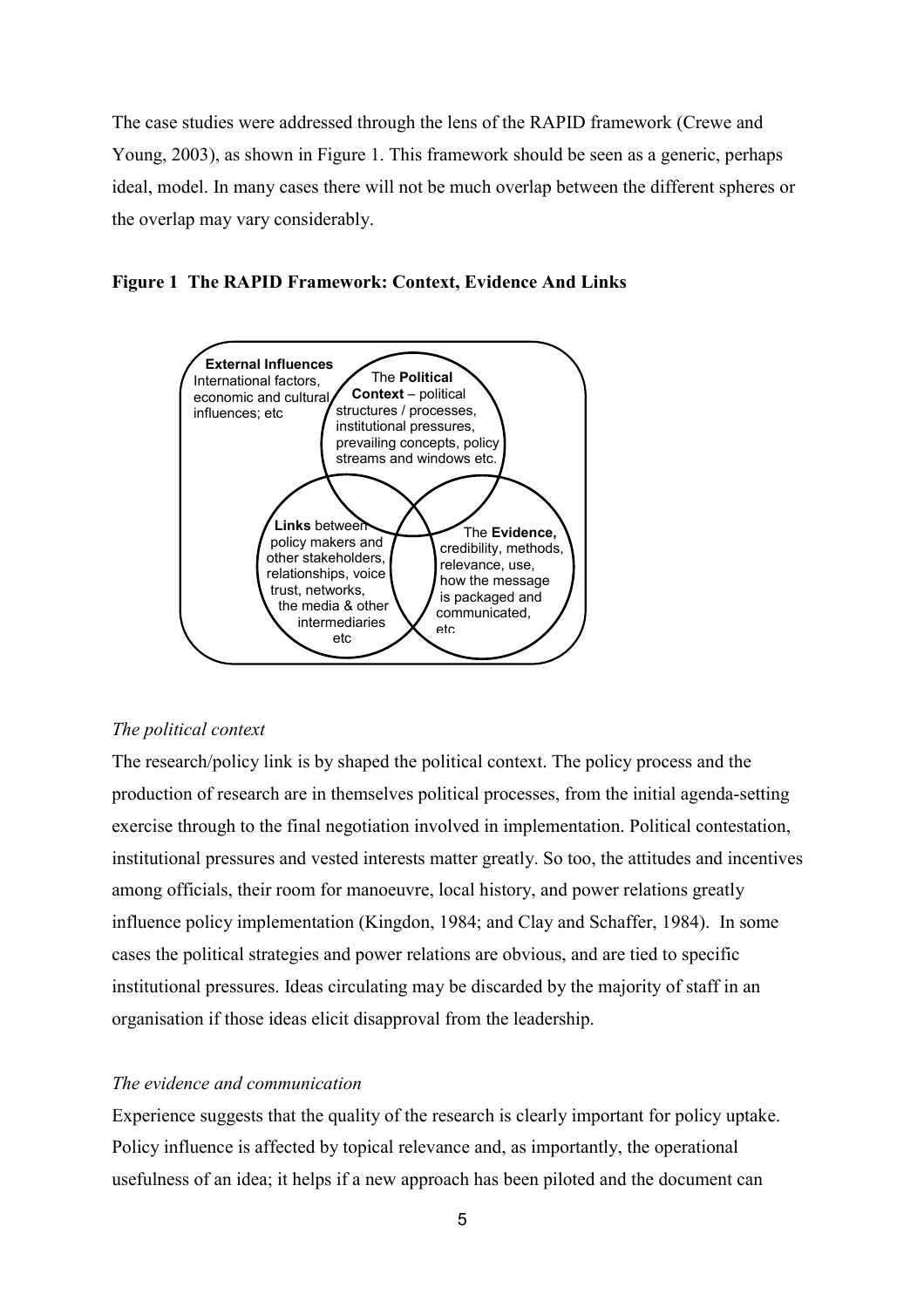clearly demonstrate the value of a new option (Court and Young, 2003). A critical issue affecting uptake is whether research has provided a solution to a problem. The other key set of issues here concern communication. The sources and conveyors of information, the way new messages are packaged (especially if they are couched in familiar terms) and targeted can all make a big difference in how the policy document is perceived and utilised. For example, marketing is based on the insight that people's reaction to a new product/idea is often determined by the packaging rather than the content in and of itself (Williamson, 1996). The key message is that communication is a very demanding process and it is best to take an interactive approach (Mattelart, A and M Mattelart, 1998). Continuous interaction leads to greater chances of successful communication than a simple or linear approach.

## *Links*

Third, the framework emphasises the importance of links; of communities, networks and intermediaries (e.g. the media and campaigning groups) in affecting policy change. Some of the current literature focuses explicitly on various types of networks, such as policy communities (Pross, 1986), epistemic communities (Haas, 1991), and advocacy coalitions (Sabatier and Jenkins-Smith, 1999). Issues of trust, legitimacy, openness and formalization of networks have emerged as important issues in GDN work. Existing theory stresses the role of translators and communicators (Gladwell, 2000). It seems that there is often an underappreciation of the extent and ways that intermediary organizations and networks impact on formal policy guidance documents, which in turn influence officials.

## *Method*

ODI applied the framework to three case-studies of policy change, within areas where the institute already has substantial research and policy experience (PRSPs; Humanitarian Accountability; and Animal Health in Kenya). ODI also worked with the Evidence Network to prepare another case-study (Sustainable Livelihoods). The case studies were developed separately by their authors, but the same basic process was followed in each case and there were regular meetings to report and discuss the findings.

Each case constructed an historical narrative leading up to the observed policy change in each case study. This involved creating a timeline of key policy decisions and practices, along with important documents and events, and identifying key actors. The next step was to explore

 $\sim$  6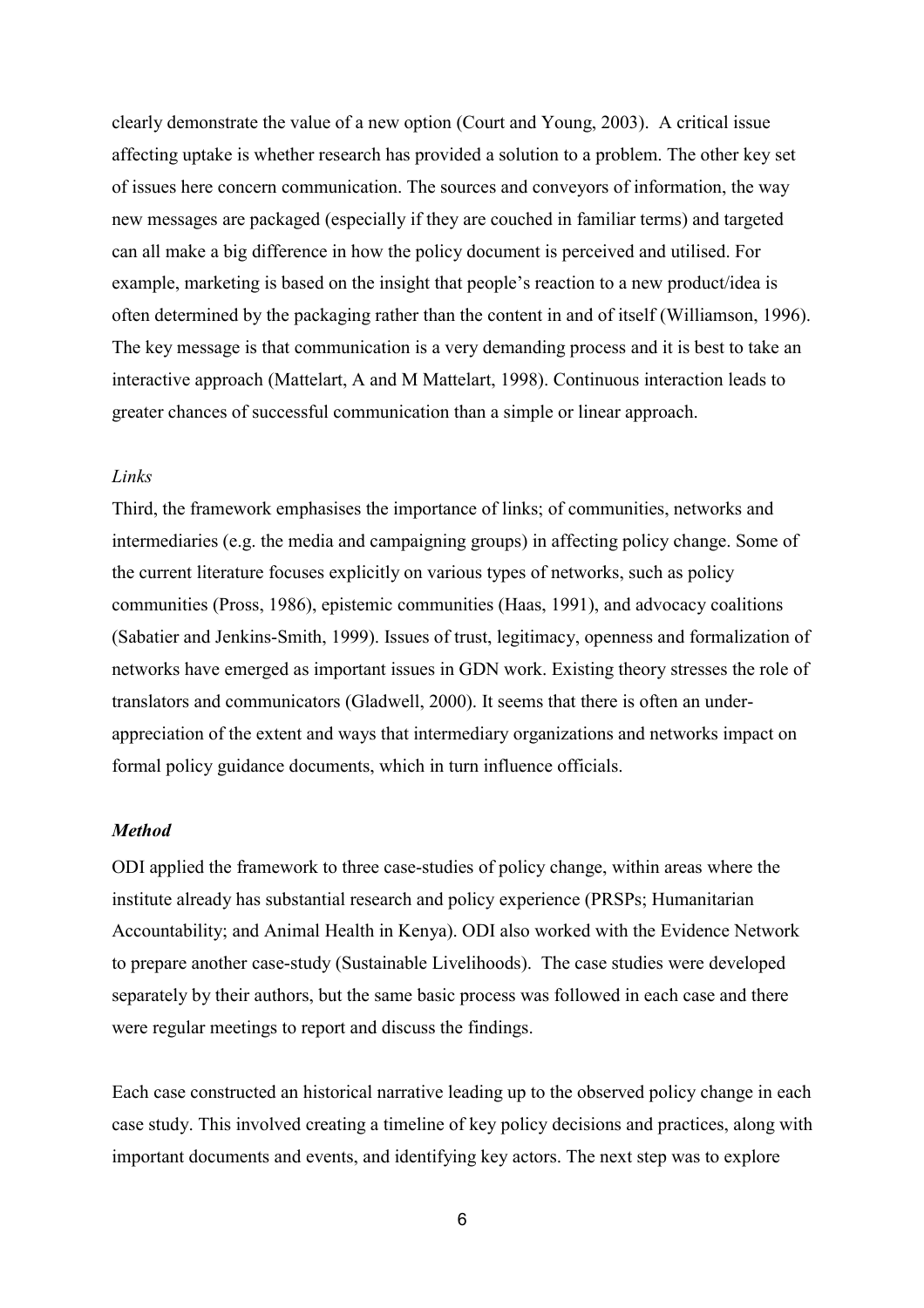why those policy decisions and practices took place and assess, using the framework, the relative role of research in that process. This was done through interviews with key actors, reviewing the literature and cross-checking conflicting narratives.

The approach is distinct in current debates since it starts from the clear policy change and then works backwards to assess the key issues that made a difference. It is argued that this gives a more realistic view of the broad range of factors other than research that influence policy than the normal approach, which tend to start with an individual research project and then track how the research outputs have been used (see Ryan chapter in this volume). Tracking forward probably overemphasizes the importance of research vis a vis other factors.

However, the approach also has drawbacks and limitations. Since policy processes are complex, multi-layered and change over time, it is difficult to identify the key factors that caused policy to change (or not) and isolate the impact of research. The standard challenges of unconscious selection of informants and memory are ones that are common to case studies; we believe they have been ameliorated by seeking the views of a wide range of informed stakeholders. Moreover, inputs were drawn from a range of other sources including literature reviews, workshops and authors' own experiences. The process was iterative in preparing each episode study; key facts and / or inconsistencies were cross-checked with key informants. The study authors report that the approach allowed them to capture, in depth, the range of issues that mattered in the four cases. In sum, we do feel that the cases allow us to draw meaningful conclusions about research-policy linkages.

## **3. The Case Studies**

# *Poverty Reduction Strategy Papers<sup>3</sup>*

In September 1999, the World Bank and IMF adopted a new approach to aid  $-$  Poverty Reduction Strategy Papers (PRSPs). PRSPs are official documents that define the national strategy for poverty reduction. They are important because preparation of a PRSP is an eligibility criteria for low income countries for concessional lending from the World Bank (IDA) and IMF (PRGF programme), as well as being one of the criteria for access to debt

<sup>&</sup>lt;u>and the controlled of the set of the set of the set of the set of the set of the set of the set of the set of the set of the set of the set of the set of the set of the set of the set of the set of the set of the set of t</u>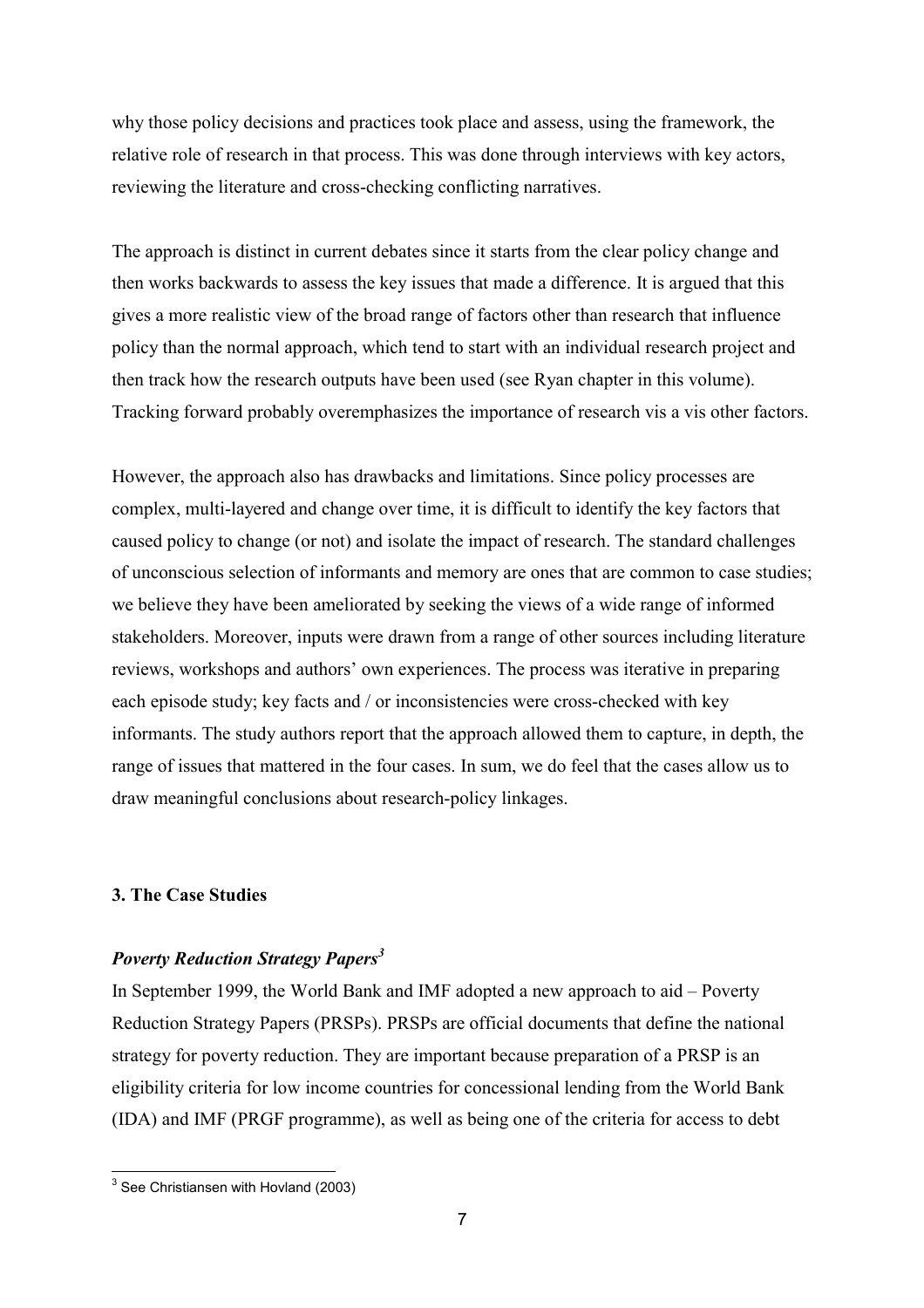relief under the Enhanced Heavily Indebted Poor Countries (HIPC) programme. How did the idea of the Poverty Reduction Strategy Paper (PRSP) come to be adopted? What was the role of research in this process  $-\text{both}$  'academic research' in general and the 'applied policy research' within the World Bank and IMF? The case study traces the various factors, including the role and relative influence of research, that contributed to this farreaching policy shift.

## *Accountability of Humanitarian Aid<sup>4</sup>*

After the varied and sometimes poor performance of NGOs in response to the Rwanda refugee crisis in Rwanda in 1994, it was not a surprise that there were efforts to strengthen the accountability of humanitarian agencies and find ways of improving performance in humanitarian response. But even after the immediate crisis had passed and media attention had moved on, what led to the policy shift represented by the publication of the ëHumanitarian Charter and Minimum Standards for Disaster Responseí in 2000 (Sphere, 2000)? This case study assesses the range of issues that led to the decision to launch the Sphere project in 1996 and the nature of the policy shift as well as implementation during the first year of Sphere's existence. Specifically, how important was the research  $$ particularly Study 3 of the Joint Evaluation of Emergency Assistance to Rwanda (JEEAR), which was critical of some NGO performance in the Rwanda crisis?

## *Livestock Services in Kenya5*

Livestock services were among the first sectors targeted for privatisation under structural adjustment programmes, particularly in Sub-Saharan Africa. The veterinary profession however was very slow to respond, and the increasing financial constraints effectively paralysed government services in the late 1980s and early 1990s. Given the problems, nongovernmental organisations introduced a new model of community-based livestock services (similar to barefoot doctors, but for vets). Intermediate Technology Development Group (ITDG) was one of the early pioneers in the mid 1980s, and adopted an action-research approach with a clear objective to use the results, if positive, to influence the policy environment to allow the approaches to be widely replicated. Despite the outstanding success of the new decentralised community-based animal health care (DAHC) approaches and their proliferation throughout the arid and semi-arid parts of Kenya, there remains no legislation

<sup>&</sup>lt;sup>4</sup> See Buchanan-Smith (2003).

<sup>&</sup>lt;sup>5</sup> See Young (2003).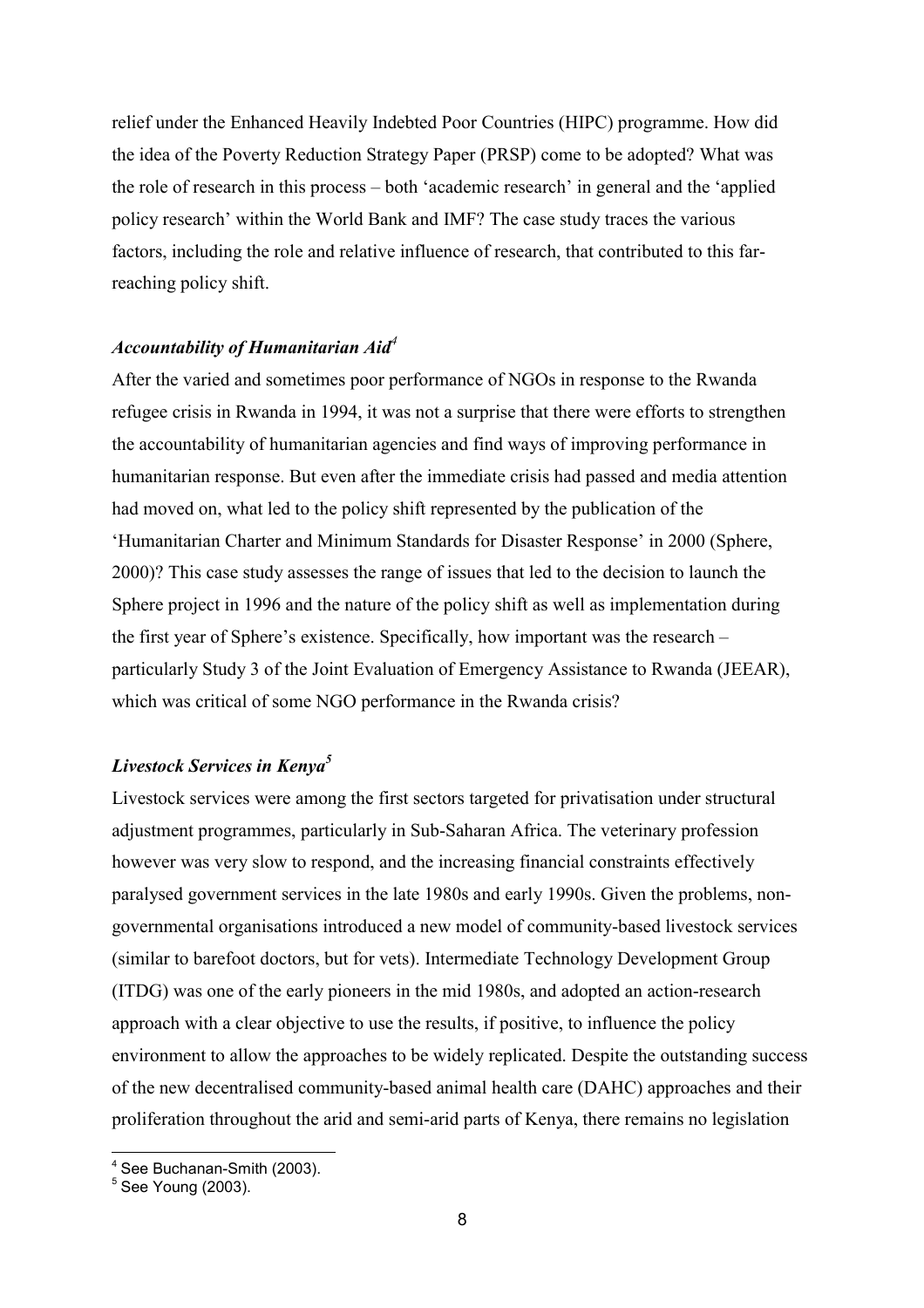relating to the approach. It has been over 15 years and community-based livestock services remain illegal. The case study explores why key policy decisions and practices took place and assesses the role of research in that process.

# *Sustainable Livelihoods6*

In 1997, the White Paper on international development made the 'sustainable livelihoods approach<sup> $\cdot$ </sup> (or SLA) a core principle of the strategy for poverty reduction of the UK $\cdot$ s Department for International Development (DFID). This case study offers an explanation of how the SLA concept, which had first appeared in research literature in the 1980s, became such a core development issue in UK development assistance policy. How did the idea of the Sustainable Livelihoods Approach come to be adopted? The study focuses on the interactions between research, policy and practice, highlighting the different types of individuals and institutions that enabled the uptake of the approach.

## **4. Cross-cutting Issues**

The key question is: 'Why are some of the ideas that circulate in the research/policy arenas picked up and acted on, while others are ignored and disappear? We structure our discussion around the three arenas in the RAPID framework. Our analysis illuminates some of the key theoretical strands of theory in the literature pertinent to the four ODI case studies.

# *Context: Politics and Institutions*

The ODI cases certainly support the literature and the findings of other studies (Court and Young, 2003) that the political institutional context is the most important arena affecting the uptake of research into policy. Political contestation, institutional pressures and vested interests matter greatly. In certain political contexts, research may be completely ignored. So too the attitudes and incentives among officials, history, and power relations greatly influence policy processes.

Kingdon (1984) argues that that 'political streams'  $-$  the wider political environment including issues of government changes and public opinion  $-$  are a key influence on the agenda-setting process. This is clearly reflected in the Sustainable Livelihoods case. SLA was

<sup>&</sup>lt;sup>6</sup> See Solesbury (2003)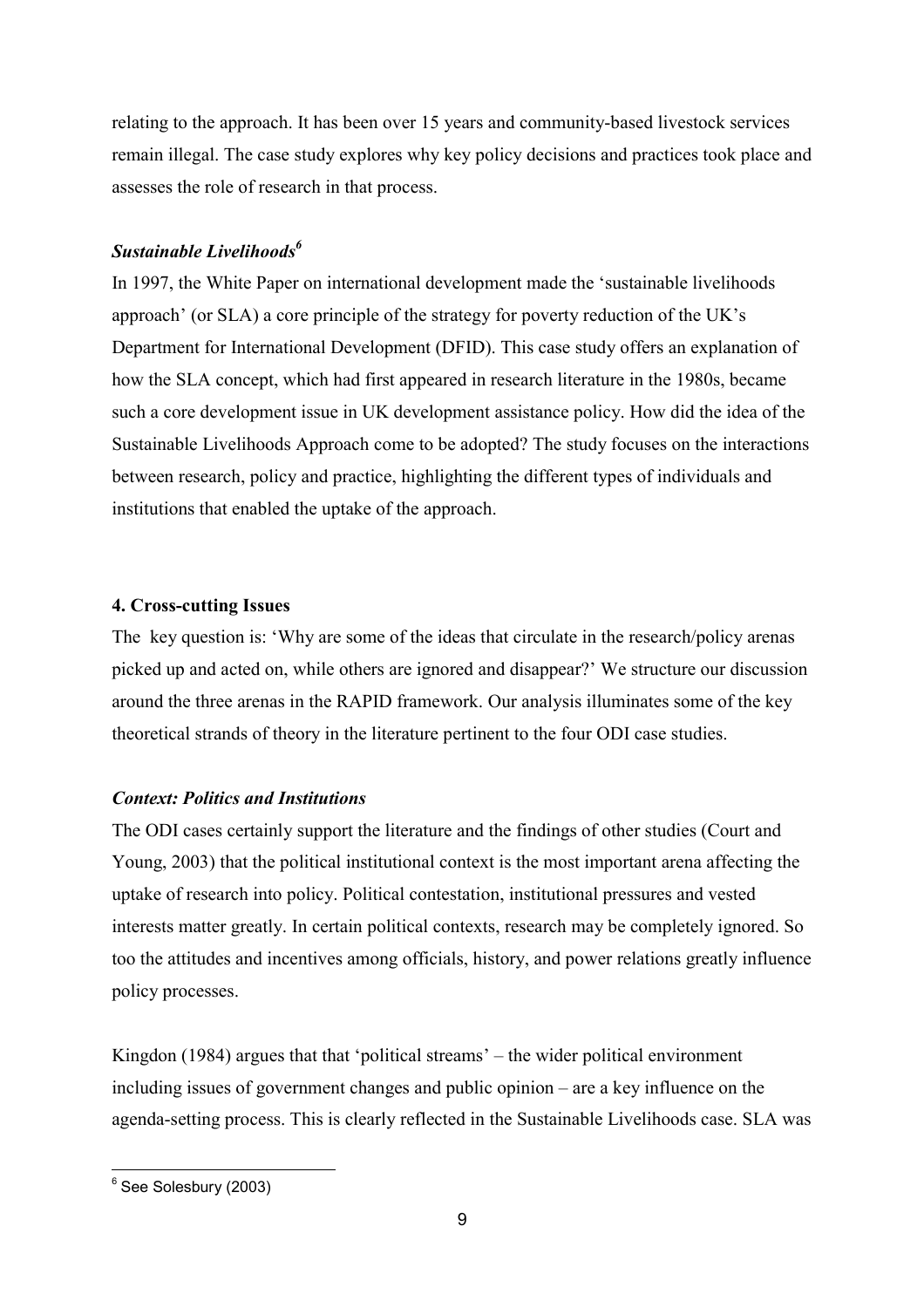in tune with wider international shifts towards sustainable human development rather than economic growth. There was also an imperative at the institutional level as DFID strove to redefine its role and mark the change of government in 1997.

Lindquist (1998) describes routine, incremental, fundamental and emergent policy processes – each of which has different implications for the uptake of research. Most policy decisions are routine policy processes (merely modifying previous decisions) and there is little scope for research uptake. Incremental processes deal with selective issues as they arise, may make use of whatever analysis is close at hand, but are unlikely to involve a comprehensive review of all the associated issues. However, many of the ODI cases describe situations where more fundamental or emergent policies are being made<sup>7</sup> or what Kingdon (1984) calls policy windows where more radical solutions are needed. Policy windows provide opportunities where research can have a substantial impact, but they tend to occur suddenly by chance or due to an external crisis.

All the ODI cases tended, to different degrees, to have a general context where it was increasingly apparent that change was needed and then where specific issues spurred the policy change (or not). Thus, in addition to literature above, the cases also seem to reflect the argument by Gladwell (2000) that social change is brought about by tipping points, a relatively minor occurrence which galvanises trends that have been building up 'beneath the surface'. In the Sphere case it was the general concerns about accountability, highlighted dramatically by the response of humanitarian agencies to the Rwanda crisis. In the Kenya case, evidence about the spread of Paravets contributed to the alarm of the Kenya Veterinary Board (KVB), resulting in their letter in the national press threatening to punish livestock owners and veterinarians involved in Paravet programmes. This was clearly the 'tipping point'. Beforehand there was a long period where community animal health workers (CAHWs) schemes gradually proliferated, generating powerful evidence of their value, and providing an issue around which different groups of stakeholders, supporters and antagonists could form formal and informal networks. The letter brought the work of all the different actors, including the KVB itself, into focus and resulted in a process where all stakeholders came together to develop a new policy framework with emphasis in favour of the approach.

 $\overline{a}$ 

<sup>7</sup> It is important to note that the process of collecting cases probably underemphasizes the importance of routine and incremental decisions and overemphasizes the importance of fundamental or emergent ones.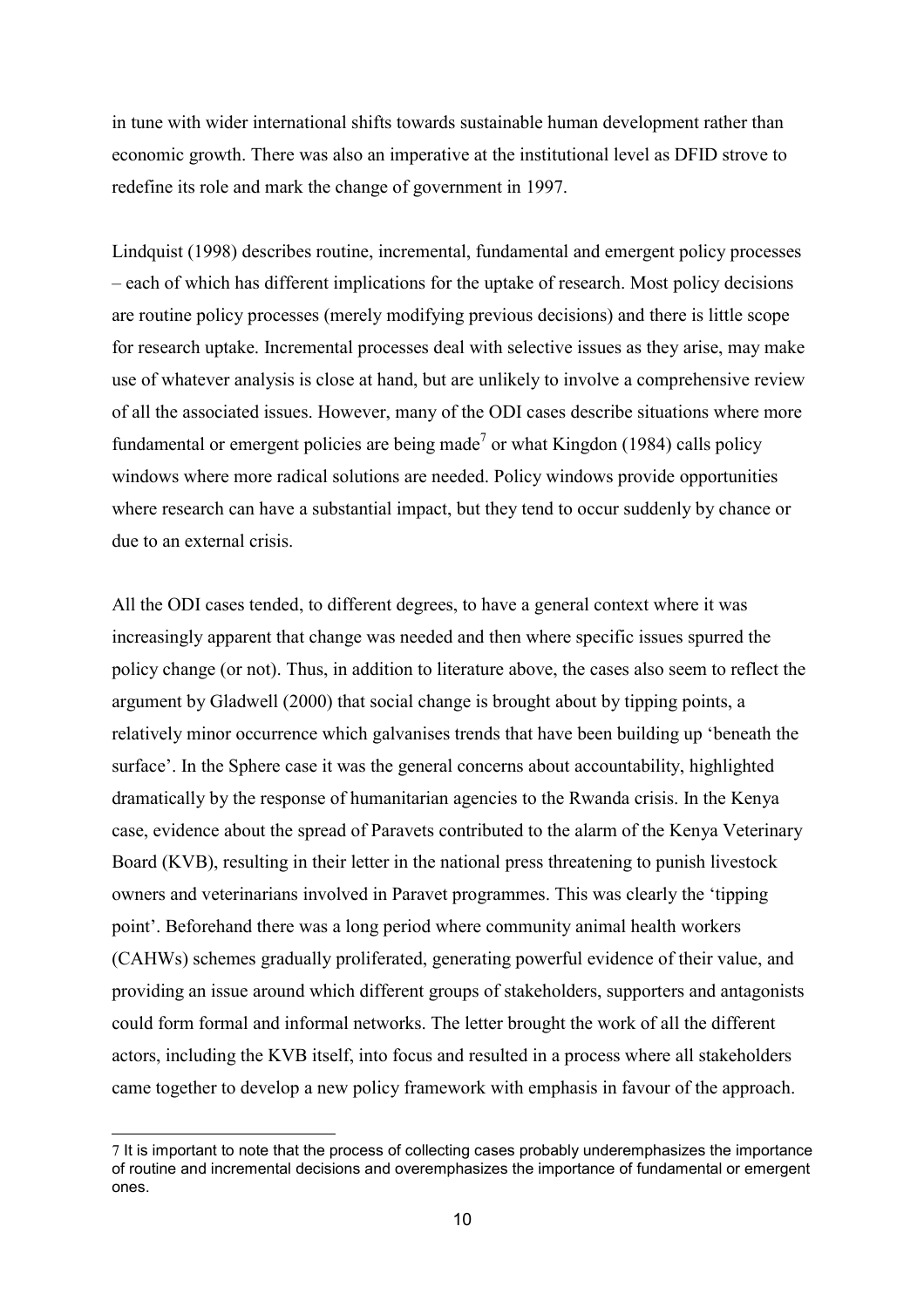The degree of policymaker demand is one of the main issues that distinguishes cases of research uptake, from those which have little impact. Demand, in various ways, was critical to the emergence of Sphere. By the first half of the 1990s, there was no longer an unquestioning acceptance of the activities of humanitarian agencies in emergency situations. However, it was the scale and intensity of the humanitarian crisis in Rwanda in  $1994$  – and the spotlight on the response by the agencies – which created the demand for major changes. The same is true in the PRSP case. The 1997 Asia Crisis and the continuined weak economic performance in sub-Saharan Africa led to a widespread sense of there being 'a problem' with international development policy and spurred questions about the roles of the IMF and World Bank. There was a backdrop of substantial external pressure building up around the debt issue, particularly from the NGO movement such as Jubilee 2000 and from the US administration to ensure that resources freed up by debt relief would be 'well spent'.

It is not just demand, however, but also consensus. This was most notable perhaps in the Sphere case study, where the high profile failures in Rwanda and the pressures for reform  $$ plus the credible solution proposed – made building a consensus much easier. The PRSP case study concludes that the most important contextual factor was the major convergence of debates and controversies in the field of international development. Poverty reduction had become a central concern for the UK Department for International Development (DFID). There was also the need to operationalise the new conceptual framework for aid put forward by World Bank President James Wolfensohn – the Comprehensive Development Framework (CDF) – in early 1999. The case study notes that: *"The simultaneous recognition of similar sets of problems and similar ideas for solutions by various actors in the international development field in the late 1990s is probably the reason why the PRSP idea, which was a*  substantial challenge to current practice, took hold relatively easily and rapidly."

The lack of consensus on legislation for the Animal Health sector in Kenya was glaring. The need for reform  $-$  and the widespread use of an approach that provided a solution  $-$  was not enough to spur legal reform due to the troubled political context. The animal health policy process had become the sort of complex, highly politicised process described by Sutton (1999) and Keeley and Scoones (2003), with increasingly polarised views developing in the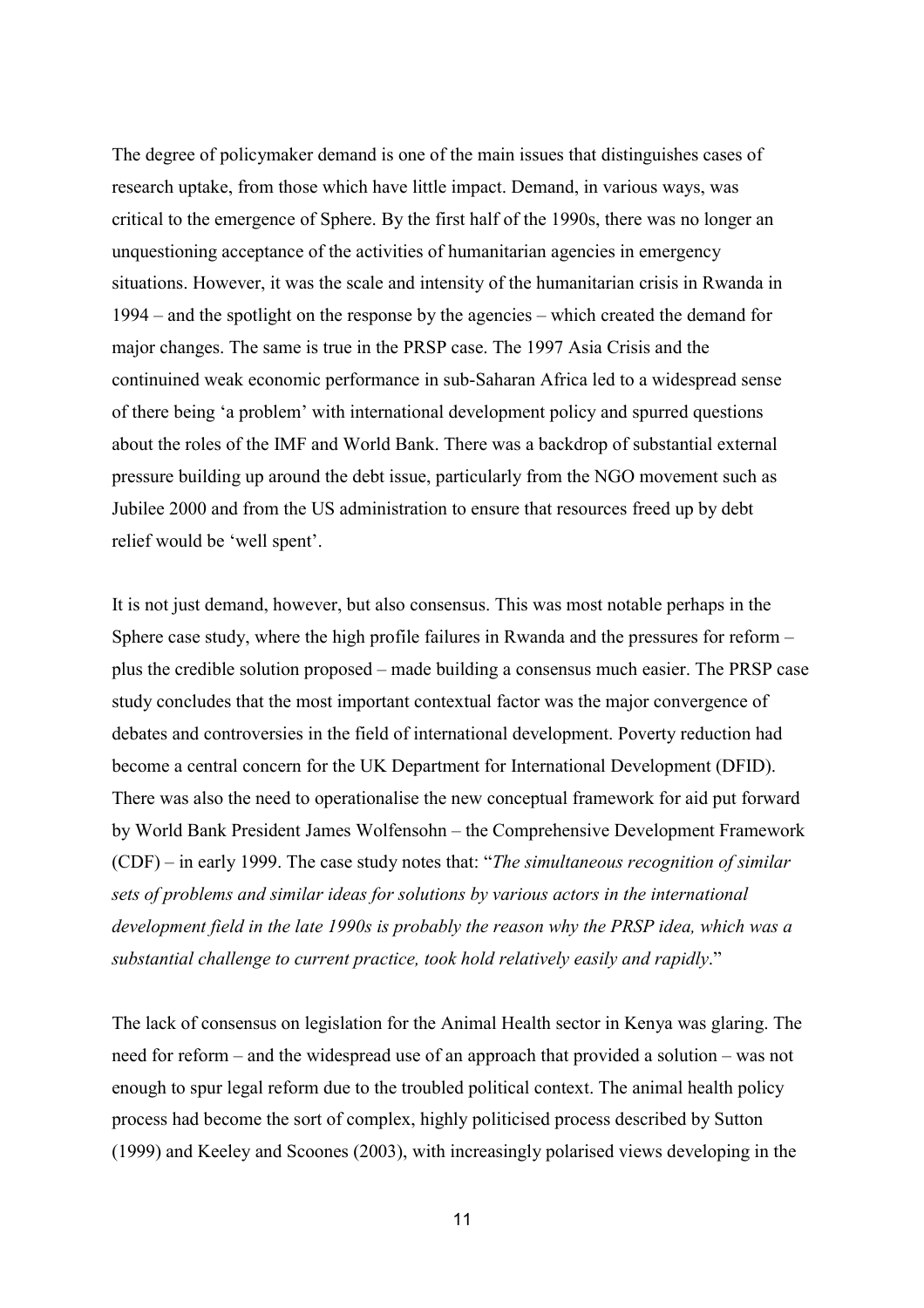different camps, and no mechanism for dialogue and resolution. Personalities and personal relationships were at least as important as any formal relationships and structures.

However, policy is not just about statements and laws; it is also about implementation. The work of Lipsky (1980) on how 'street level bureaucrats' have an enormous influence on how policies are implemented is also very relevant. Street level bureaucrats are the employees of an organization who are responsible for implementation and, Lipsky argues, ultimately decide how policy is to be translated into practice. All the cases indicate that paying attention to how the policies will be put into practice is an important element of policy change. The Kenya case provides a powerful demonstration, where effective community based approaches to animal health care were adopted by practitioners across the arid Northern region despite the fact they were actually illegal. Vets in the field, finding themselves with virtually no operational budgets, adopted the new approaches as the only way they could continue to provide any services at all. The SLA case also particularly highlights how the role of 'developers' were crucial to the eventual adoption of the approach.

It is interesting that all four cases give an indication that new actors  $-$  in this case NGOs  $-$  are playing an unexpectedly significant role in developing policymaking. In the Sphere case this was obvious since it was all about NGOs. In the Kenya case, however, ITDG, church groups and local Kenyan actors played a key role. In the PRSP case there was increasingly sophisticated analysis by development charities and the advocacy coalition around the debt campaign. The SLA approach highlighted a range of think tanks, NGOs and Foundations. Many would argue that this is a positive step in its own right, facilitated by the fact that policymaking regimes are becoming more open. The cases suggest that the increase in actors tends to translate into greater use of evidence in development policymaking. But more work is needed to better assess where, how and to what degree these new actors actually make a difference.

## *Evidence: Credibility and Communication*

Three sets of issues emerge regarding the research or evidence  $-$  the key dimensions seem to be relevance, credibility and providing solutions. A first issue that emerges from the case studies is that research appears to have a much greater impact when it is topically relevant. For an impact in the near term, research needs to relate to the policy issue of the day. In the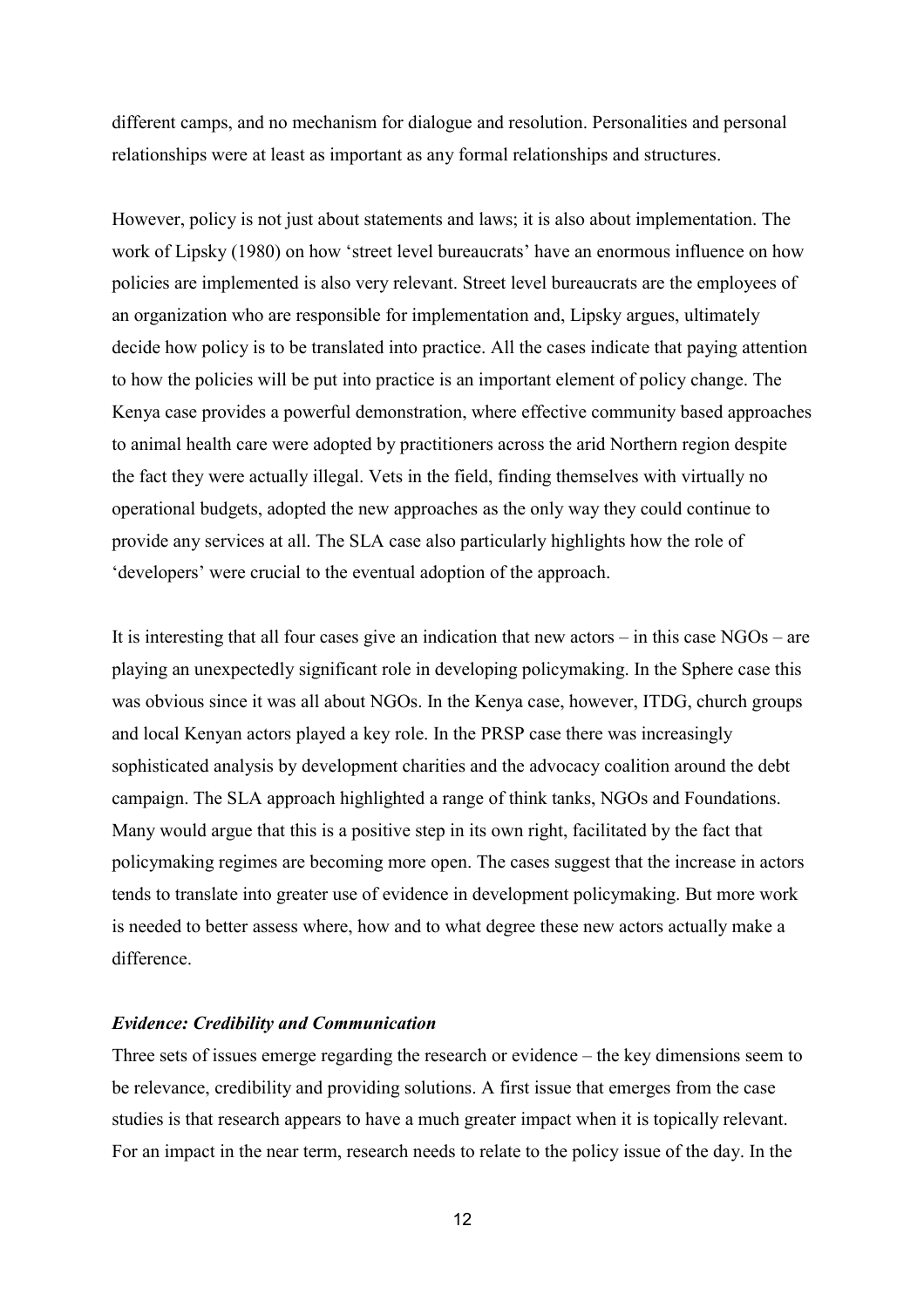Sphere case, a key reason Study 3 of the Joint Evaluation had an immediate impact on policymakers was because it was directly related to a crisis that had dominated news reports.

But there are often time delays. The PRSP case emphasizes how 'academic' research through the 1970s, 80s and 90s had an indirect influence by shifting the international development discourse towards poverty reduction, participation, and aid effectiveness. This research highlighted problems with development practices and set the stage for the policy reviews of the 1990s. In this sense, the case can be seen as an example of the 'percolation' model described by Weiss (1977), where certain research gradually percolates into policy networks and influences the general policy framework. As highlighted above, the SLA case is also one where research 'filtered' into the policy arena – and then was substantially assisted to influence a specific policy orientation.

The quality of the research is very important for policy uptake. All the cases emphasize the issue of credibility. In the SLA case, the credibility of some of the key researchers, their clarity in expressing complex processes and often personal means of communication combined with the diverse sources of the evidence that helped foster uptake within DFID. In the Sphere case, the independence of the Evaluation ensured that the sometimes-unpopular findings were protected from censure. But credibility depends on the user. As the PRSP case put it: "It (research) was considered most credible when it was commissioned by the IFIs *themselves or other donors, demonstrated analytical rigour, and was communicated in a language that was accessible and relevant to World Bank and IMF staff and other donor agencies.*" In the Kenya case, it was action research that was convincing; formal, academic research had little impact.

At another level, it is extremely clear that operational usefulness is critical. Research that had an operational orientation or action research seemed to have a great impact in the cases. The fact that researchers in the Rwanda evaluation had practical experience was emphasized. The Kenya and SLA cases highlight that it was important that a new approach has been piloted and researchers and communicators could clearly demonstrate the value of the new option. In the PRSP case, 'applied policy research' in the late 1990s, the HIPC review for example, focused more on providing policy recommendations and operational solutions. In addition, the positive experience of undertaking the Poverty Eradication Action Plan (PEAP) had a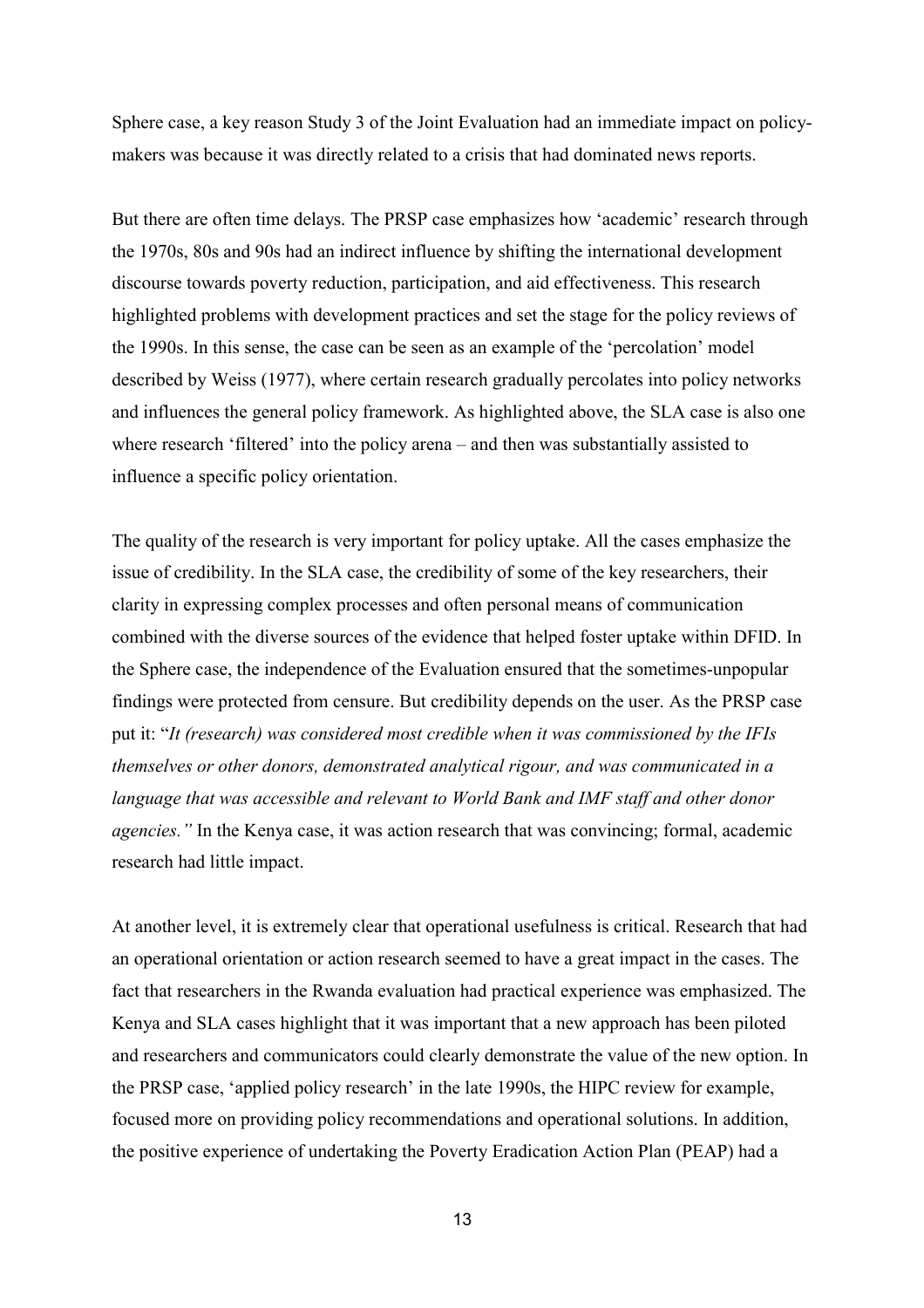strong influence in convincing policymakers in the IFIs of the value and feasibility of PRSPtype strategies.

A critical issue affecting uptake is whether research provided a solution to a problem. The CAHW approach in Kenya was the solution for how to provide services in arid areas in a climate of minimal funding. The PRSP was the solution to a variety of problems faced by the IFIs and donor governments. As the case study notes: "In summary, the PRSP was an *operational solution that solved several internal problems and provided an answer to external pressures, particularly for the IFIs but also within different bilateral organisations.*î The Sphere process was the solution to the conundrum of the accountability of humanitarian agencies. The SLA provided the answer to DFID's search for an innovative approach to development assistance. This reflects the marketing literature, e.g. Lambin (1996), which suggests that people buy products that provide a solution to a problem.

But it is not just the evidence that matters  $-$  how findings are communicated is crucial, since policymakers cannot be influenced by research unless they are actually aware of its existence. Interestingly the issue of credibility does not just concern the quality of the research but also the way that research is packaged to make it palatable to policy-makers. The evidence from the case studies does support much of the existing literature that the format of the research outputs also matters for policy impact. The Sphere cases specifically emphasised that the Evaluation "findings and recommendations were clearly presented, and were often targeted at particular groups of actors." The SLA case emphasized similar points, but also the power of visual images. This very much supports the literature which emphasizes that, frequently, 'seeing is believing' (Philo, 1996). In the Kenya case, evidence generated by working CAHW schemes, communicated directly to visitors by livestock owners and the animal health staff directly involved in them, seems to have been much more important than research reports. Early on, this evidence contributed to the rising popularity of such programmes with donors and field veterinarians.

The cases also provide evidence to support the literature (Mattelart and Mattelart, 1998) that, it is best to take an interactive approach to communication. It seems that continuous interaction leads to greater chances of successful communication than a simple or linear approach. This seems to be most evident in the SLA case, where key individuals had extensive discussions over periods of time. Evidence of the conceptual and practical use of

 $\sim$  14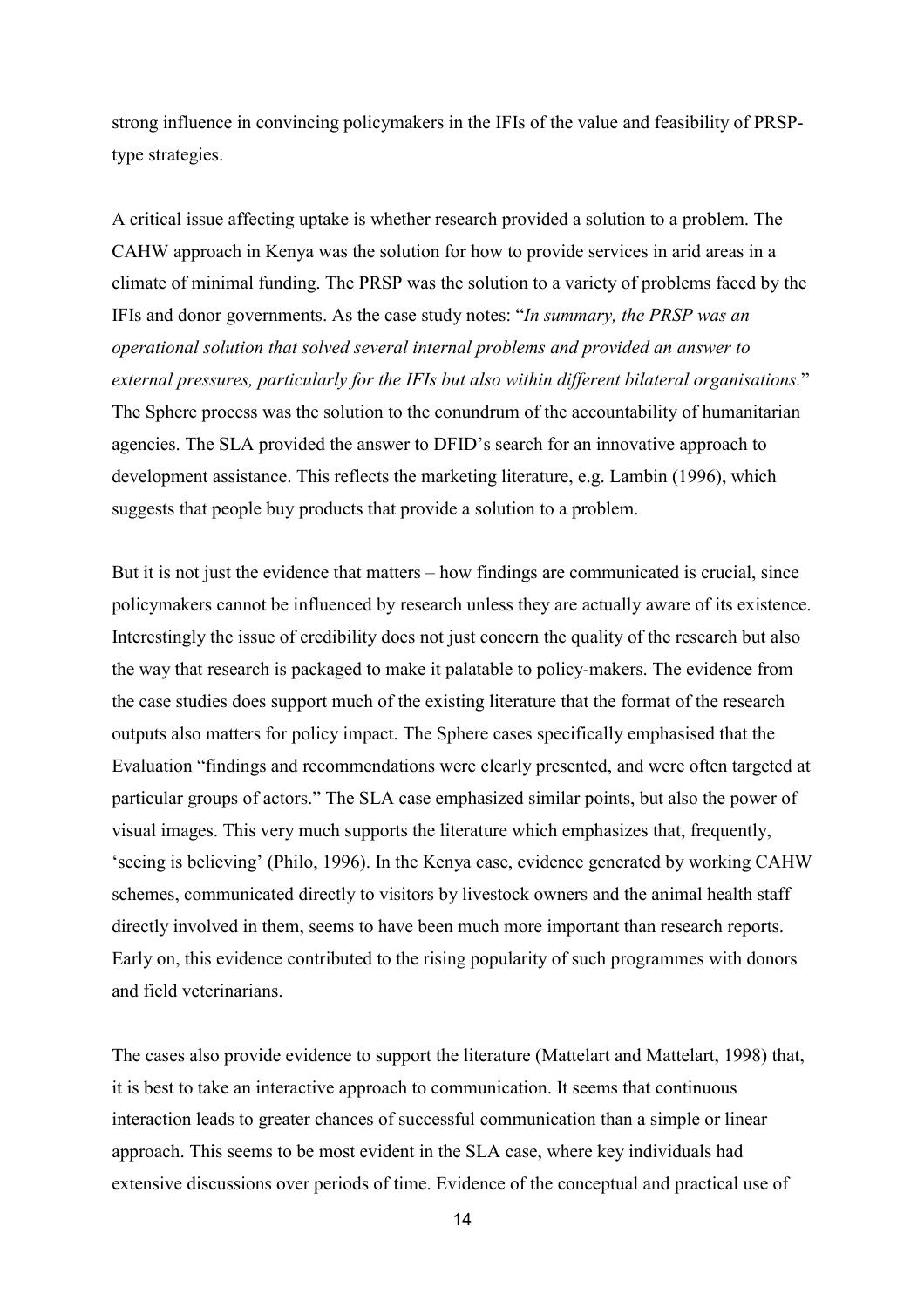the SLA approach accumulated over the decade preceding the 1997 White Paper. Solesbury notes that: in the SLA case, "*the conventional view of research informing policy which frames practice: Research*  $\rightarrow$  *Policy*  $\rightarrow$  *Practice could be better represented as a triangle where all components inform each other.*"

#### *Links: Influence and Legitimacy*

Much of the literature on bridging research and policy emphasizes that the links between researchers and policymakers are critical. Key issues include feedback, dialogue and collaboration between researchers and policymakers; the role of networks and policy communities; and issues of trust, legitimacy and participation. However, it is also apparent that there are many issues that remain unanswered in this arena. This section focuses on relevant issues in this area that emerge from the four ODI case studies.

Kickert et al (1997) and Robinson et al (1999) describe how networks play a vital role in policy change. They regard policy making as a series of negotiations about competition, coordination and cooperation which can be completed efficiently through formal and informal networks. The Sphere case is probably the best example here. It highlights how the links between researchers and policy-makers were "*institutionalised in the structure put in place for the Joint Rwanda Evaluation... Thus, a critical and cooperative link was established right at the beginning between those who commissioned the 'research', and the policy-makers at whom the findings were directed.*" This maximised the sense of ownership and buy-in in conducting the evaluation and implementing the findings.

However, all the other three cases also demonstrate the importance of networks. The PRSP case study describes the "high level of contact" and "multitude of links" among policymakers, researchers and NGOs. As one informant noted: ë*none of the players is more than two handshakes away from any of the others'*. The Kenya case highlights that the first ITDG Vets Workshop in 1988, which brought together decentralised animal health (DAH) practitioners from several project around the country, marked a significant increase in interactions between researchers/practitioners and policy-makers in Kenya, and ITDG's international DAH workshop strengthened the emerging international network of practitioners and links between policy-makers and practitioners.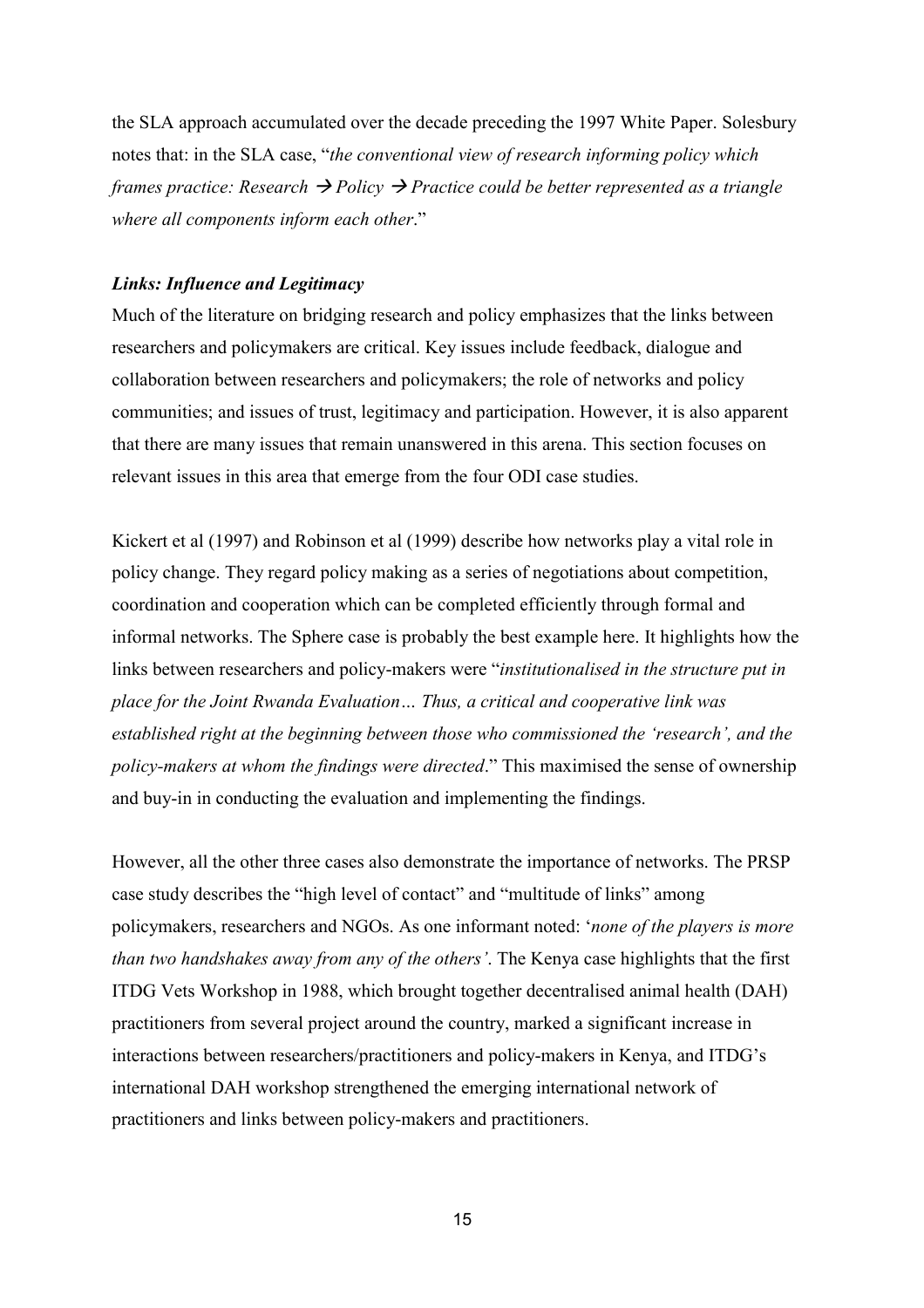The cases also reflect much of the literature regarding the ways networks can facilitate knowledge sharing, coordination and cooperation. But a key question that remains is: what are the characteristics of networks that best enable them to act as a bridge between research and policy. Hass (1991) describes how 'Epistemic Communities' - colleagues who share a similar approach or a similar position on an issue and maintain contact with each other across their various locations and fields - create new channels for information and discussing new perspectives. Such communities are believed to be particularly effective if they include a few prominent and respected individuals. Epistemic communities did seem to be important in the SLA, PRSP and Sphere cases.

In "The Tipping Point", Gladwell (2000) describes why some individuals are trusted more than others, and are effective 'salesmen' of ideas, and how salesmen, networkers and 'mavens' (people who collect information) all contribute to the spread of ideas through 'social epidemics'. Individual contacts between researchers and policymakers also emerge from the ODI case studies as an important aspect of bridging research and policy. For example, the Sphere case describes two key policy entrepreneurs as salesmen and networkers; two other people played critical connector roles.

Also important to prove the legitimacy of policy advice based on research are the  $d$  downward links to the populations and communities that will be affected by the policies (Fine et al, 2000). Recent work for the Rockefeller Foundation (Figueroa et al, 2002) emphasizes that social change will be more sustainable if the affected community owns not just the physical inputs and outputs, but also the process and content of the communication involved. The issue of legitimacy is most emphasized in the Sphere case. In the Rwanda evaluation and Sphere process, great effort was given to inclusion and the legitimacy this conferred seems to have contributed enormously to the project's impact. The Kenya case demonstrates that, although it takes a great deal of time work with local communities to develop effective and sustainable examples of new approaches, this is essential to prove their effectiveness and acquire the legitimacy to advocate for change.

Two of the cases particularly emphasize the importance of three-way feedback processes between researchers, policymakers and practice. The SLA case does this most emphatically, highlighting the role of a number of individuals and institutions who worked as 'testers, developers, champions, communicators, interpreters and advocates' of SLA to facilitate its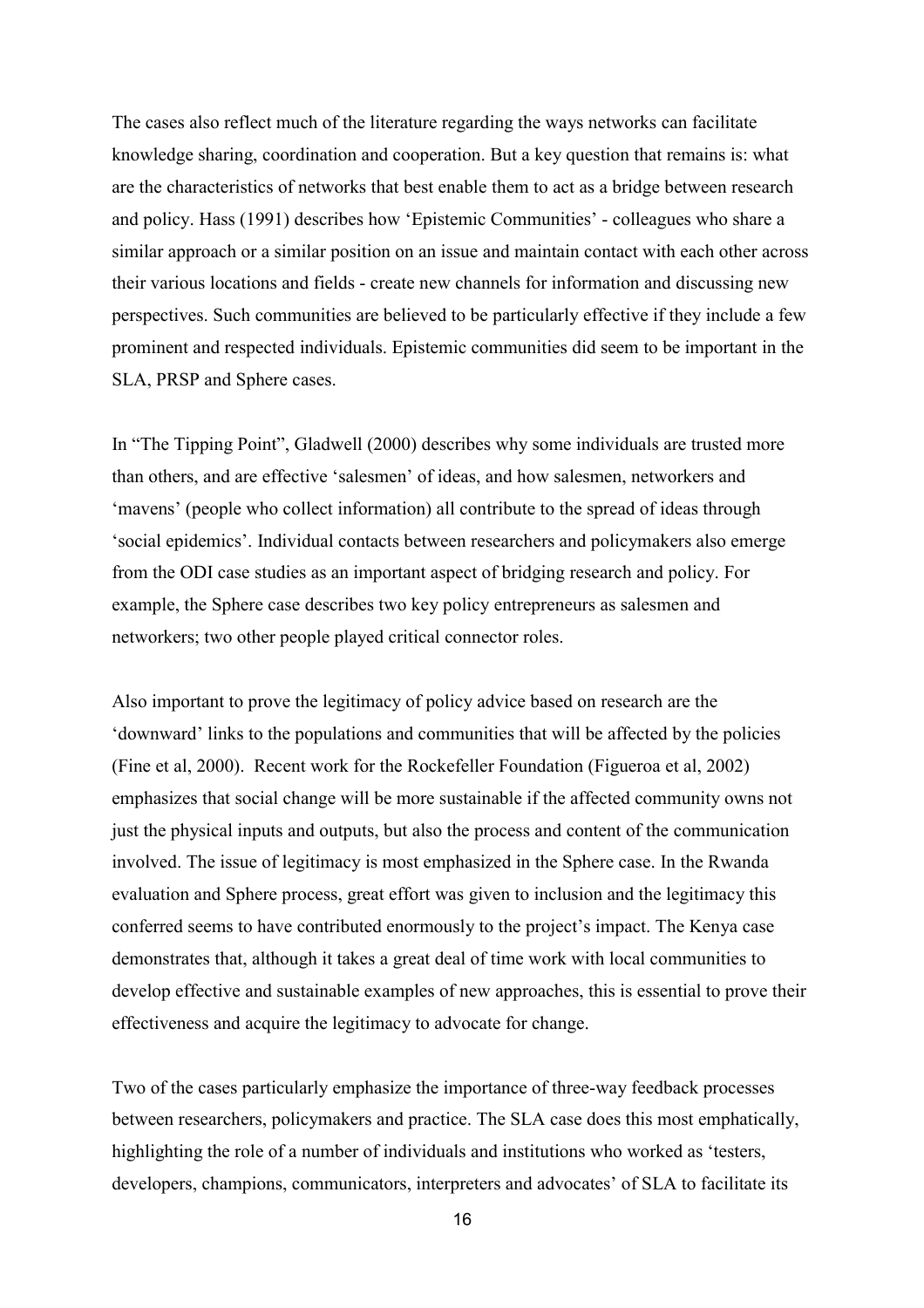adoption within DFID. So too the PRSP case highlights the interactions between academic researchers, policy researchers, donors, the Boards of the IFIs and street-level bureaucrats within the Bank and IMF.

Finally, it is worth noting that all the cases involve an element of the trans-national interactions of researchers, policymakers and donors and the utilization of research by international policy communities. This is most noticeable in the PRSP case, which focused on an international policy process but also emphasized the role of the Jubilee Debt Relief campaign, very much a Trans-national Advocacy Network as described by Keck and Sikkink (1998). The humanitarian sector portrayed in the Sphere case represents a global public policy network (Reinicke and Deng, 2000). In the Kenya case, it was an international NGO, ITDG, which facilitated the transfer of an idea across sectors and continents. While these were not cases of pure Knowledge Networks, the set of associations in each case clearly were crucial to the transfer of knowledge internationally.

## **5. Applying the Framework and Recommendations for Researchers**

It is worth commenting on the validity of the RAPID framework. All the cases conclude that the framework provides a useful guide for organising analysis of policy change in a systematic way. There seem to be two particular strengths that emerge. The first is comprehensiveness. Much existing theory on bridging research and policy provides a narrow insight on a single aspect of research and policy processes, rather than an overarching way to approach the problem as a whole. As important, perhaps, the framework was useful as a tool which facilitated comparisons between different instances of policy change. This allows the framework to be used to suggest recommendations in a middle ground between very specific issues (that may only be applicable in a certain time and place) and very general (and thus banal) suggestions. This leads us to believe that the framework is worth commending to  $others - with the provisos below.$ 

The project suggests that the configuration of the three spheres in the framework seemed to vary according to the case. In the PRSP case, for example, there was a great overlap between the *'links'* sphere, where policy-makers, researchers and NGOs were in frequent contact with each other, and a *'political context'* where similar sets of problems and ideas for solutions were emerging from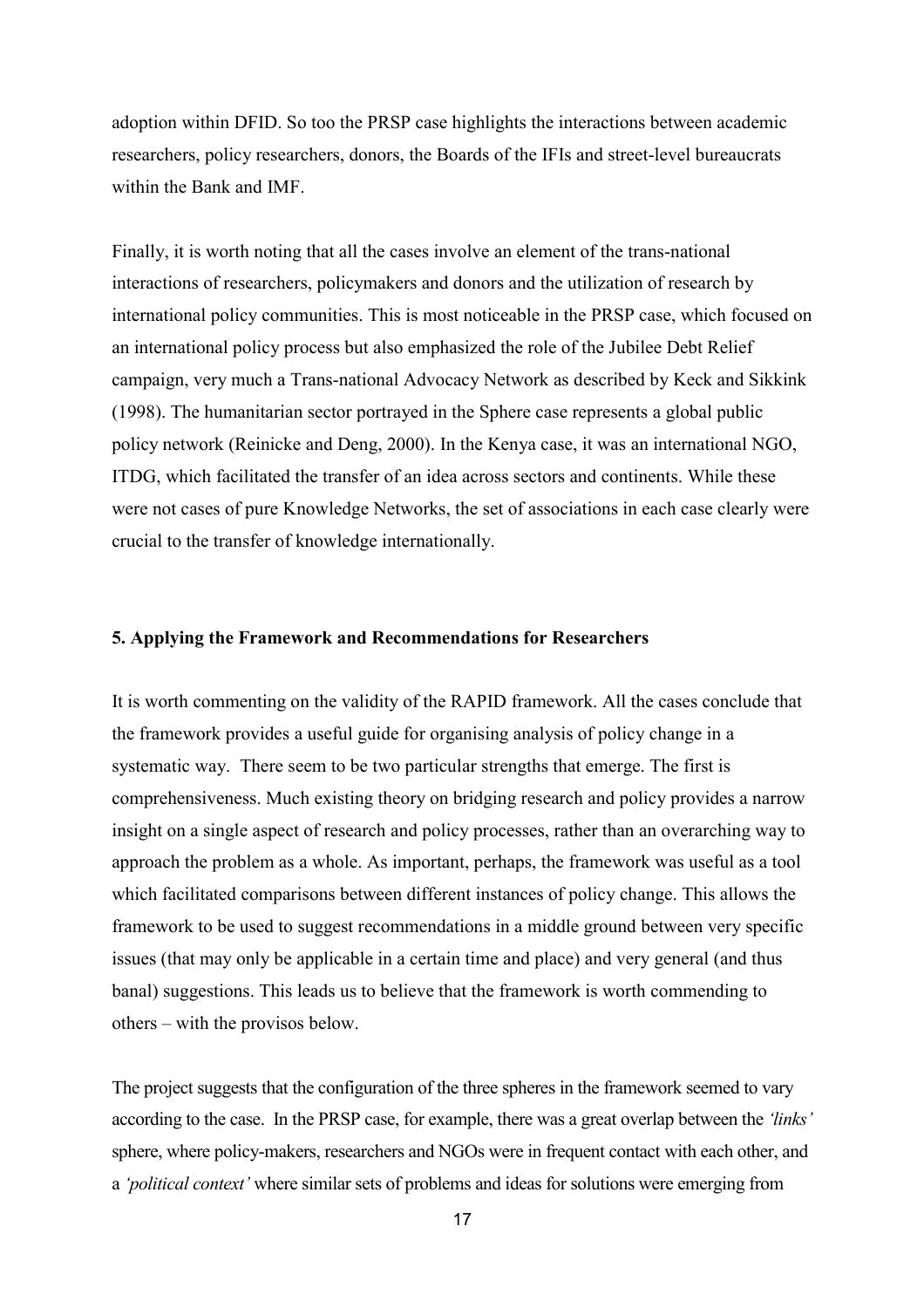various actors simultaneously. This was in contrast to the case of Livestock Services in Kenya, where the *'links'* between livestock owners and veterinarians were advancing successful DAHC practice on the ground, but were far removed from the underlying *'political context'* of policymaking and legislation, which was largely unaware of its existence. The analytic framework then, should be viewed as a trio of floating spheres of variable size and degree of overlap, rather than a solid mesh with 'context', 'evidence' and 'links' held as equally important, and equally overlapping, in every case.

The SLA case in particular highlighted two elements which fall outside the framework: time and chance. In terms of time, the adoption of the SLA in the 1997 White Paper occurred over a decade after the conceptualization of the SLA approach. Time is also a particular issue in two of the other cases – in terms of the filtering of academic research in the PRSP case and the extensive time lag in Kenya between the initiation of a new approach and its formal policy adoption (still pending). The SLA case also notes, akin to the findings of Clay and Schaffer (1984), that chance plays a role through a number of "lucky encounters, overlapping diaries, and external decisions". This idea also reflects the ideas of Stacey (1995), who draws on chaos theory to describe the 'nonlinearity' of networks and their impact on the policy process. Clearly people using the framework must guard against determinism. The framework is a useful tool to cluster and simplify identification of the key issues that matter at a particular time. Applying the framework at different points during a policy process will highlight different issues. Within many policy processes there will be particular times when chance creates a particular constellation of factors which facilitate change.

So what should researchers do if they want to achieve policy impact? Evidence from ODI's work so far suggests preliminary recommendations in three areas. First, there are some things researchers need to know about the political context, issue area (evidence) and key actors and networks (links). Second, there are some things researchers need to do in each of these areas. Third, evidence is emerging about the most effective way to go about things. Some of these are summarised in Table 1. We emphasize that this is not a blueprint but a menu of options for review and consideration based on specific contexts.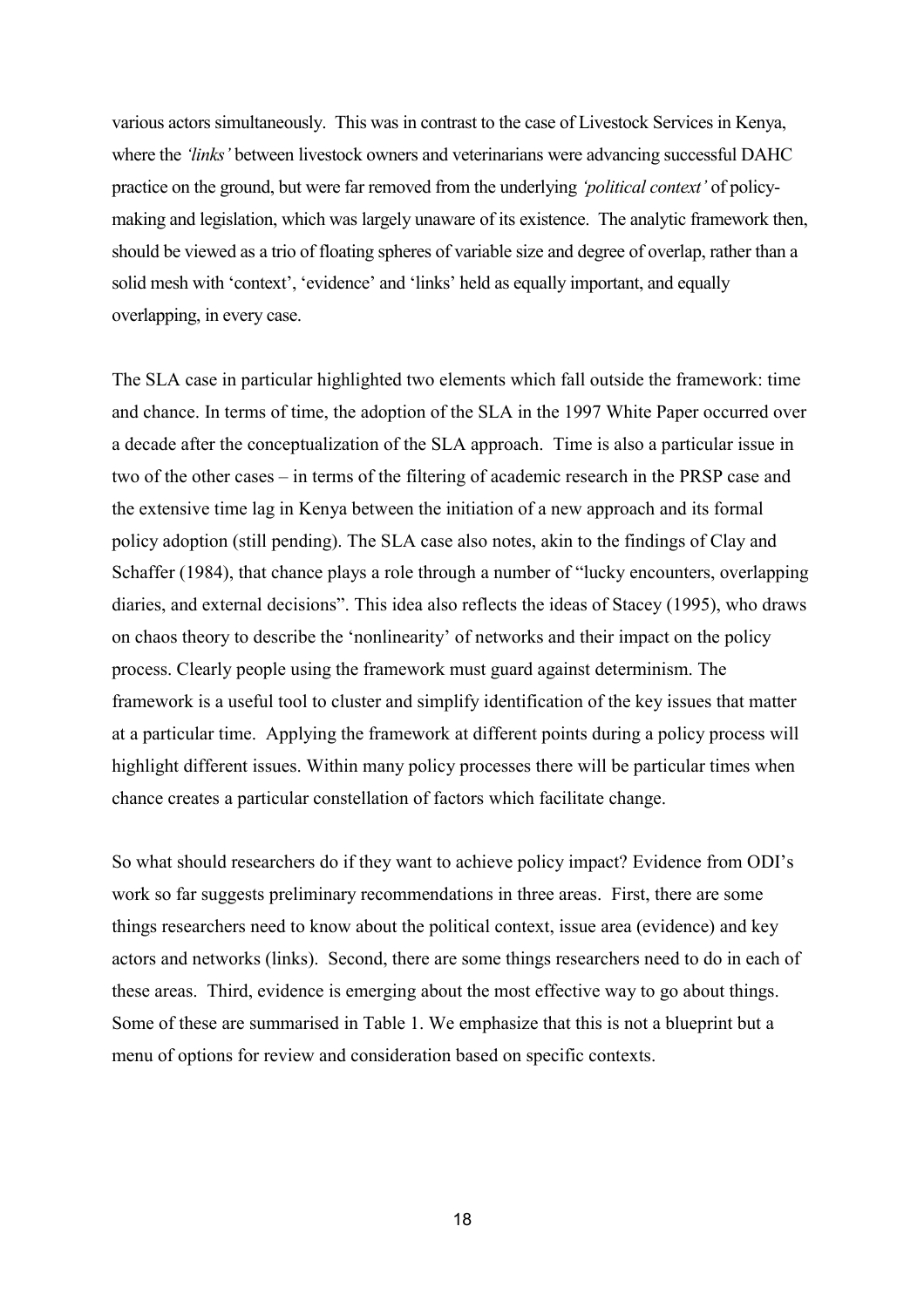# **Table 1: Impact on Policy: what can Researchers do?**

| What researchers need to know                                                                                                                                                                                                                                                                    | What researchers need to do                                                                                                                                                                                                                                                                                                   | How to do it                                                                                                                                                                                                                                                                                                                      |
|--------------------------------------------------------------------------------------------------------------------------------------------------------------------------------------------------------------------------------------------------------------------------------------------------|-------------------------------------------------------------------------------------------------------------------------------------------------------------------------------------------------------------------------------------------------------------------------------------------------------------------------------|-----------------------------------------------------------------------------------------------------------------------------------------------------------------------------------------------------------------------------------------------------------------------------------------------------------------------------------|
| <b>Political Context:</b><br>• Who are the policymakers?<br>• Is there policymaker demand for<br>new ideas?<br>• What are the sources / strengths<br>of resistance?<br>• What is the policy-making<br>process?<br>• What are the opportunities and<br>timing for input into formal<br>processes? | • Get to know the policymakers,<br>their agendas and the<br>constraints they operate under.<br>• Identify potential supporters and<br>opponents.<br>Keep an eye on the horizon and<br>prepare for opportunities in<br>regular policy processes.<br>$\blacksquare$ Look out for – and react to –<br>unexpected policy windows. | ■ Work with the policy makers.<br>• Seek commissions.<br>• Line up research programmes<br>with high-profile policy events.<br>• Reserve resources to be able to<br>move quickly to respond to<br>policy windows.<br>• Allow sufficient time $&$<br>resources                                                                      |
| <b>Evidence:</b><br>• What is the current theory?<br>• What are the prevailing<br>narratives?<br>• How divergent is the new<br>evidence?<br>• What sort of evidence will<br>convince policymakers?                                                                                               | • Establish credibility over the<br>long term.<br>• Provide practical solutions to<br>problems.<br>• Establish legitimacy.<br>Build a convincing case and<br>٠<br>present clear policy options.<br>• Package new ideas in familiar<br>theory or narratives.<br>Communicate effectively.                                       | • Build up respected programmes<br>of high-quality work.<br>Action-research and Pilot<br>projects to demonstrate benefits<br>of new approaches.<br>• Use participatory approaches to<br>help with legitimacy $\&$<br>implementation.<br>• Clear strategy and resources for<br>communication from start.<br>"Seeing is believing". |
| Links:<br>• Who are the key stakeholders in<br>the policy discourse?<br>• What links and networks exist<br>between them?<br>• Who are the intermediaries and<br>what influence do they have?<br>• Whose side are they on?                                                                        | • Get to know the other<br>stakeholders.<br>• Establish a presence in existing<br>networks.<br>• Build coalitions with like-<br>minded stakeholders.<br>Build new policy networks.                                                                                                                                            | • Partnerships between<br>researchers, policy makers and<br>communities.<br>• Identify key networkers and<br>salesmen.<br>• Use informal contacts.                                                                                                                                                                                |

**Whose side are they on?** 

the contract of the contract of the contract of the contract of the contract of the contract of the contract o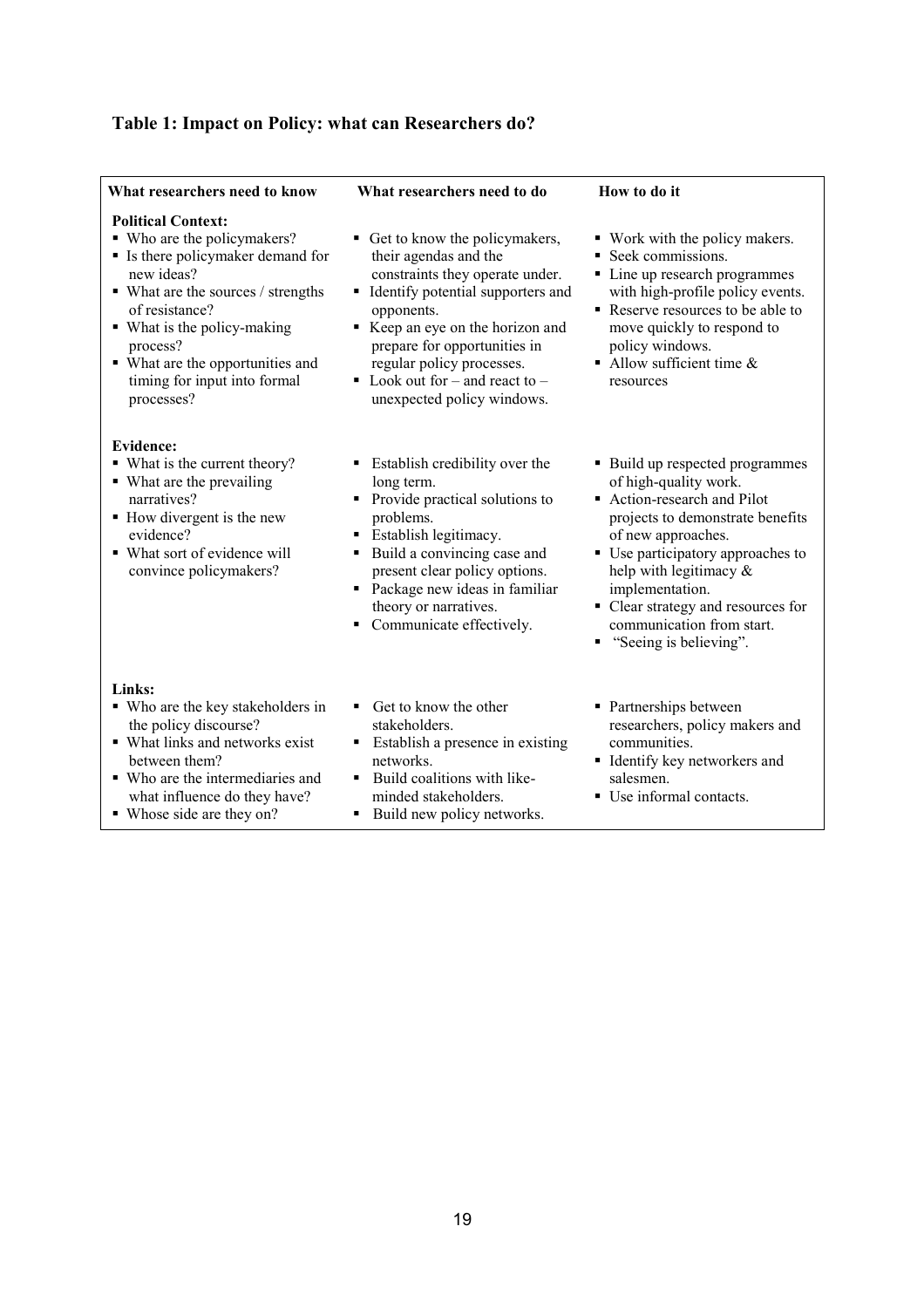#### **6. Conclusions**

Although too early to make extensive recommendations, the analysis of the theory and preliminary case studies undertaken so far already provide some useful insights for policymakers, researchers and donors to promote more evidence-based policy. We wish to highlight six conclusions below.

First, we believe the RAPID framework provides a useful tool to analyse research-policy issues. The four case studies demonstrate how the three spheres – 'political context, evidence and links' – functioned as a useful structure onto which specific instances of influence on policy could be mapped. Applying the framework to these case studies has provided a more wholistic understanding of research-policy processes, and indications how they may be refined as a tool for promoting evidence-based policy.

Second, the method employed is worth consideration by others in this field. Rather than tracking the impact of research, the approach was to focus on a clear change in policy and then assess the key issues that lead to the policy change and the relative impact that research. While it suffers limitations of case study work, we believe these can be minimized to provide researchers in this area with an additional approach that can help generate a comprehensive and accurate understanding of research-policy processes.

Third, our work suggests that 'Context is key'. Political Context – especially the level of demand for change, the nature of contestation and openness to new ideas – has emerged as critical in terms of policy change and has a degree of impact over and above other factors. Importantly however, it is very clear that whilst 'political context' at the moment of policy shift is a critical factor, we are not suggesting that this context is immovable, unstoppable or deterministic of policy outcomes. Chance may create policy windows, otherwise contexts change slowly. In either case though, it is possible to maximise the impact of research through a proper understanding of how the 'context' can be influenced by 'evidence' and  $'$ links'

Fourth, we believe that we have the clearest understanding of the 'evidence' arena. The influence of evidence depends on credibility (including analytic rigour and / or person doing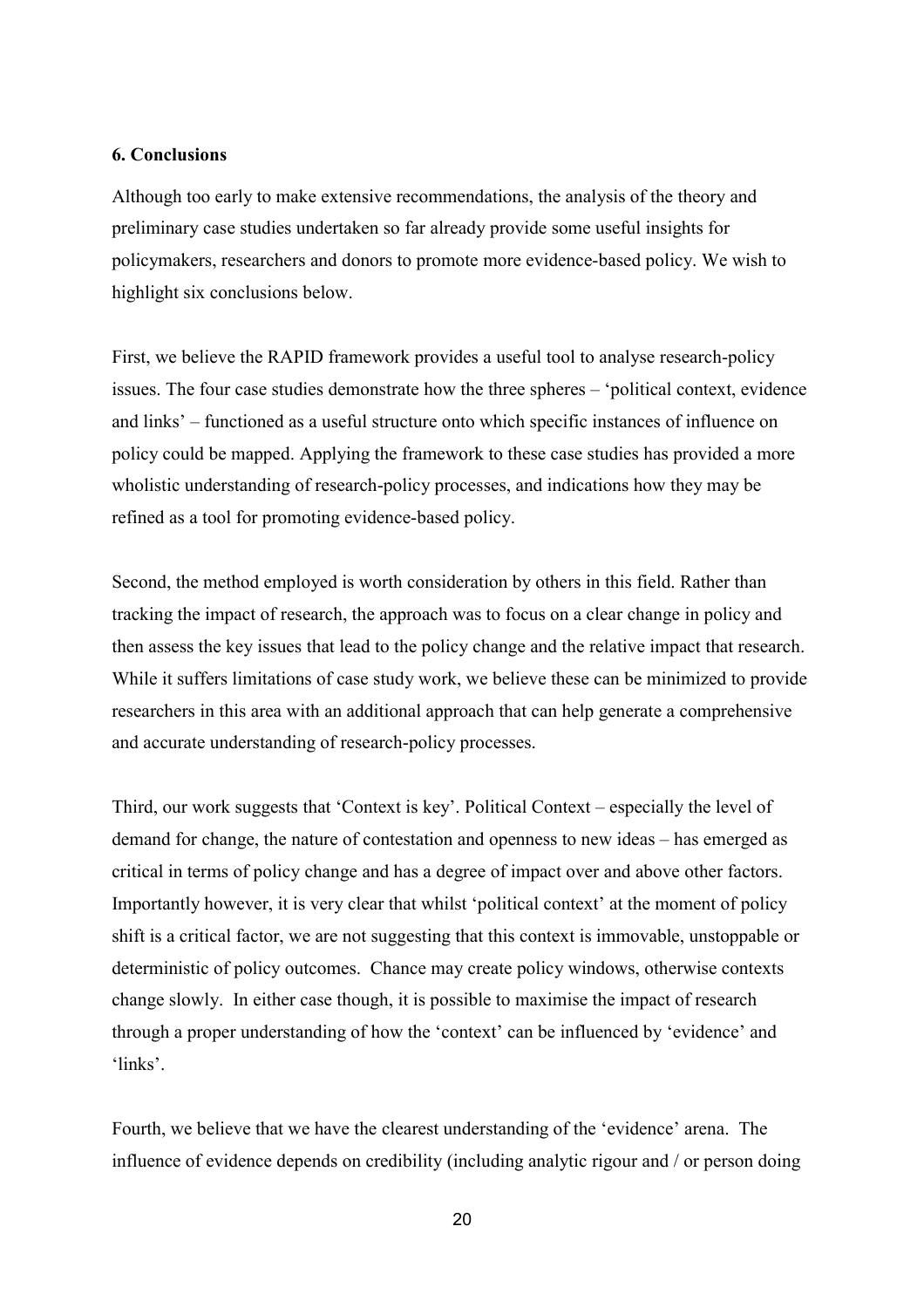research), relevance, and whether research is the solution to a problem. The way evidence is communicated is also vital (with the importance of packaging and an interactive approach to communication).

Fifth, our understanding of the 'links' arena remains the most limited. Although it is relatively simple to draw a 'family tree' of the key individuals and partnerships involved in a particular policy episode, it is harder to understand how more diffuse networks influence the research-policy process. The current theoretical literature provides myriad typologies of 'formal and informal networks', 'epistemic communities', and 'downward links', all of which seem to be evident and important in the case studies. They do not, however, add up to a comprehensive analytic tool for understanding what makes links work. Further research needs to be done to address serious outstanding issues: what are the characteristics of networks which enable them to act as a bridge between research and policy? and 'where, how and to what degree do networks actually make a difference to policy making?'.

Sixth, all the cases involve fascinating elements of the trans-national interactions of researchers, policymakers and donors. While focused around specific events in Washington, D.C., the PRSP case included a global cast of researchers and policymakers in a process of policy change that spanned the globe. The Kenya case involved the translation of a Chinese idea (barefoot doctors) into a different sector (animal health) in a completely different part of the world (arid Kenya). There was also an international dimension to the transfer of knowledge in both the SLA and Sphere cases. In a globalizing world, trans-national knowledge sharing is increasingly important, but our knowledge remains limited. More effort to understand more systematically the formal and informal processes at work makes a great deal of sense.

#### **References**

Buchanan-Smith, 2003, *How the Sphere Project Came into Being: A Case Study of Policymaking in the Humanitarian Aid Sector and the Relative Influence of Research*, Overseas Development Institute, ODI Working Paper 215, 2003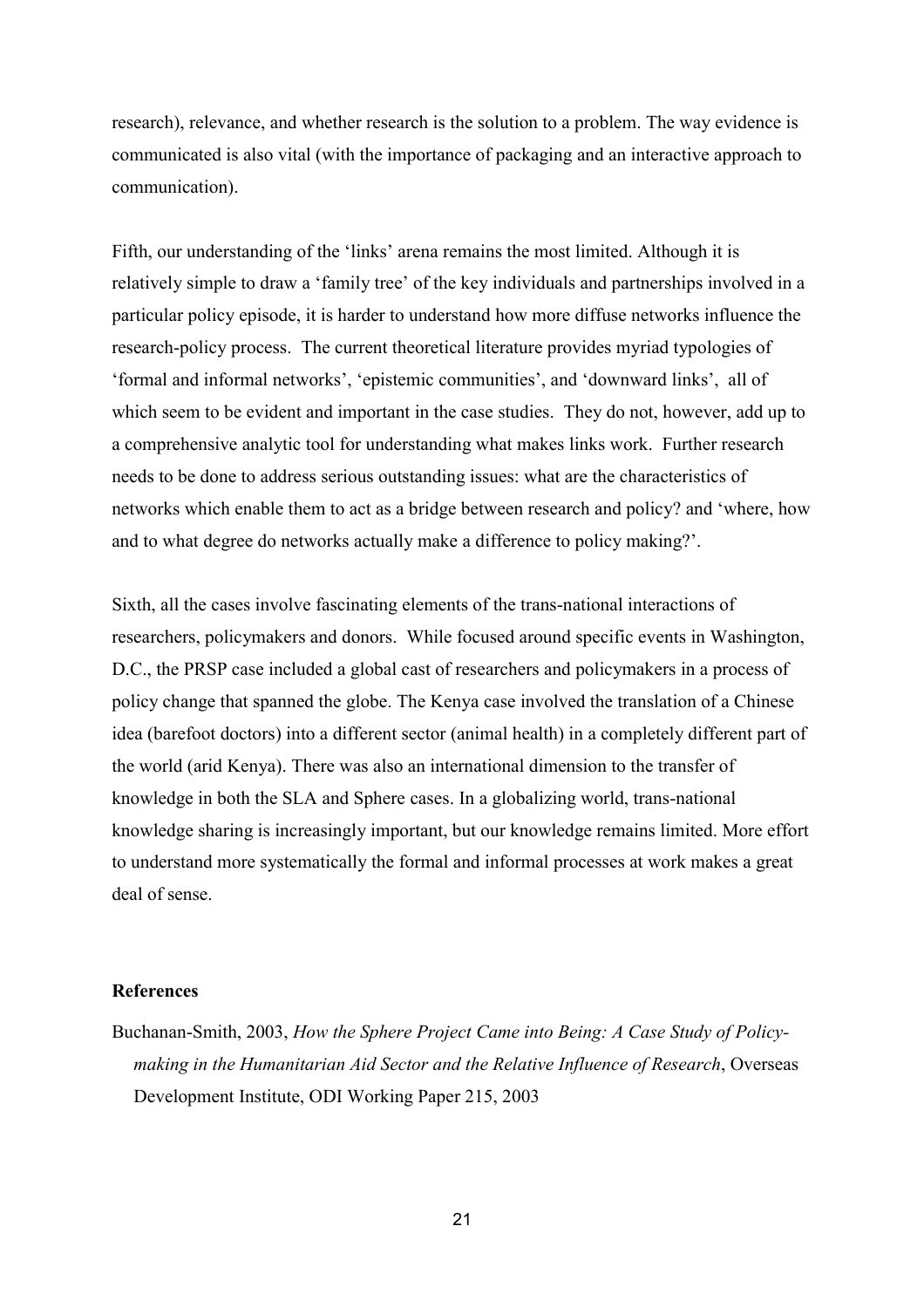- Christiansen with Hovland, 2003, *The PRSP Initiative: Multilateral Policy Change and the Relative Role of Research*, Overseas Development Institute, ODI Working Paper 216, 2003.
- Clay, EJ & BB Schaffer (1984) *Room for Manoeuvre: An Exploration of Public Policy in Agricultural and Rural Development*, Heinemann Educational Books, London, p.192.
- Court and Young, 2003, *Bridging Research and Policy: Insights from 50 Case Studies*, ODI Working Paper 213, 2003.
- Crewe, Emma and John Young, 2002. ëBridging Research and Policy: Context, Evidence and Links', ODI Working Paper No 173, ODI, London. Available at www.odi.org.
- de Vibe, Maja, Ingeborg Hovland and John Young, 2002. ëBridging Research and Policy: An Annotated Bibliography', ODI Working Paper No 174, ODI, London. Available at www.odi.org.
- Figueroa, ME et al, 2002. 'Communication for Social Change: An Integrated Model for Measuring the Process and Its Outcomes.' The Communication for Social Change Working Paper Series No 1, Rockefeller Foundation, New York. (Available at www.comminit.com/stcfscindicators/sld-5997.html).
- Fine, M. et al, 2000. ë*For Whom? Qualitative Research, Representations, and Social Responsibilities'*, in N Denzin & Y Lincoln (eds) Handbook of Qualitative Research. Sage, Thousand Oaks.
- Garret, J.L., and Islam, *Y. 'Policy Research and the Policy Process: do the twain ever meet?'* Gatekeeper Series no 74. International Institute for Environment and Development (1998)
- Gladwell, M., 2000. *The Tipping Point: How Little Things Can Make a Big Difference*. Little, Brown & Co, London.
- Haas, E.B., 1991. When Knowledge is Power: Three Models of Change in International Organisations. University of California Press.
- Keeley, J. and Scoones, I., 2003, *Understanding Environmental Policy Processes in Africa: Cases from Ethiopia, Mali and Zimbabwe*, London: Earthscan Publications.
- Kickert, W. et al, 1997. 'A Management Perspective on Policy Networks' in W Kickert, EH Klijn & JFM Koppenjan (eds) Managing Complex Networks. Sage, London.
- Kingdon, J.W., 1984, *Agendas, Alternatives, and Public Policies*. Harpers Collins, New York.
- Lambin, J., 1996. *Strategic Marketing Management*. McGraw-Hill, UK.
- Lindquist, Evert A., 1988. 'What do Decision-Models Tell Us about Information Use?' *Knowledge in Society vol 1, no 2*, p.86-111.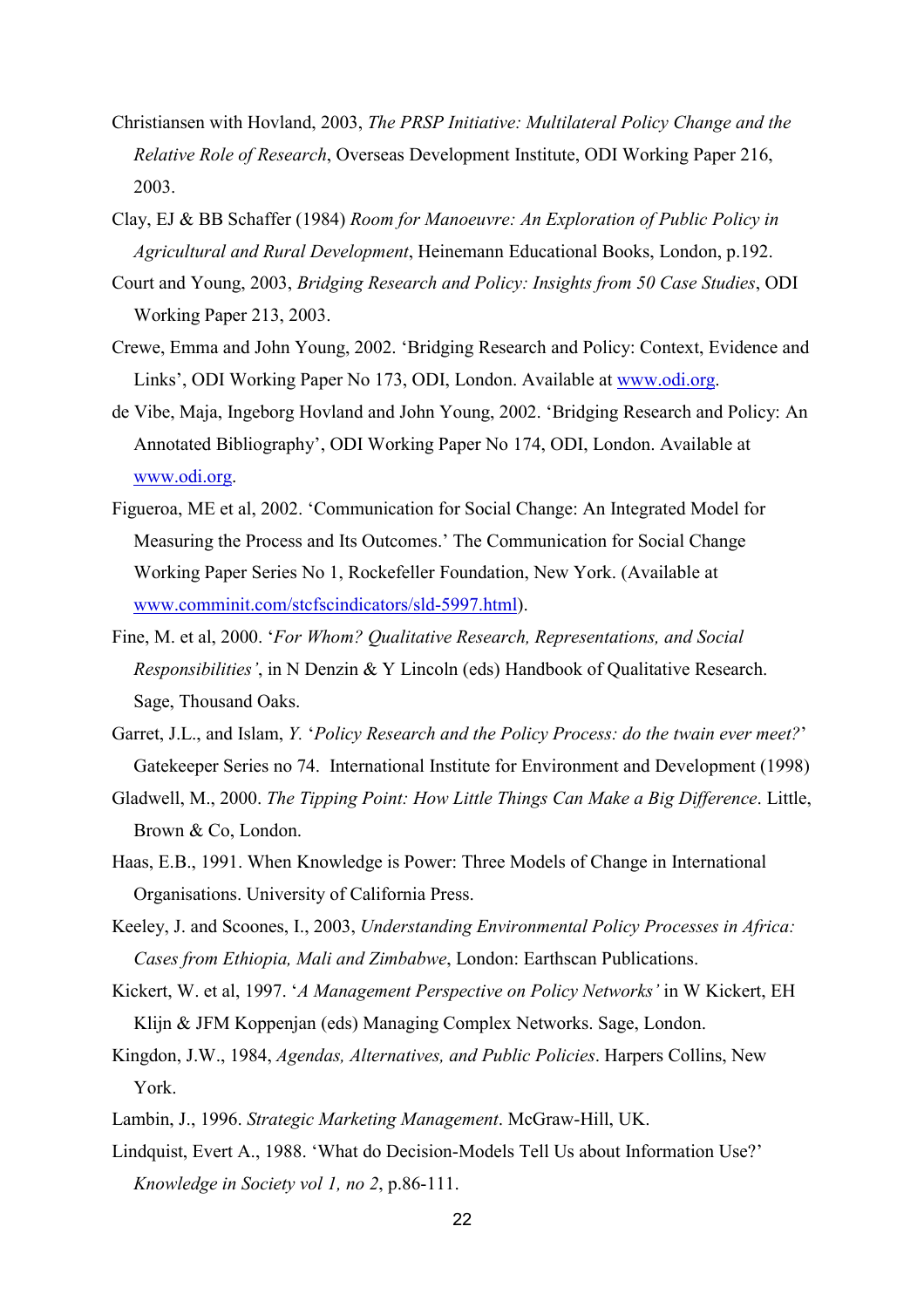- Lindquist, Evert A., 2003, ëDiscerning Policy Influence: Framework for a Strategic Evaluation of IDRC-Supported Research<sup>7</sup>. International Development Research Centre (IDRC), Canada. (www.idrc.ca).
- Lipsky, M., 1980. Street-level Bureaucracy: *Dilemmas of the Individual in Public Services*. Russell Sage Foundation, New York.
- Mattelart A. & M Mattelart, 1998. *Theories of Communication, A Short Introduction*. Sage, London.
- Nielson, S., *Knowledge Utilisation and Public Policy Processes: A Literature Review*, Evaluation Unit, IDRC, Ottowa, Canada 2001.
- OECD, 1981, *The Measurement of Scientific and Technical Activities: Proposed Standard Practice for Surveys of Research and Experimental Development (Frascati Manual).*  Paris: OECD.
- Philo, G (1996) 'Seeing and Believing,' in P Marris & S Thornham (eds) *Media Studies, A Reader*, Edinburgh University Press, Edinburgh.
- Pross, P., 1986, *Group Politics and Public Policy*. Oxford University Press, Toronto.
- Puchner, L., 2001, 'Researching Women's Literacy in Mali: A Case Study of Dialogue among Researchers, Practitioners, and Policy Makers', *Comparative Education Review 45 (2)* 242-256.
- Robinson, D., T Hewitt & J Harriss, 1999. 'Why Inter-Organisational Relationships Matter' in their (eds) Managing Development: Understanding Inter-Organisational Relationships. Sage, London.
- Sabatier, P. and HC Jenkins-Smith, 1999. 'The Advocacy Coalition Framework: An Assessment'. In P Sabatier (ed) Theories of the Policy Process. Westview Press, Boulder.
- Solesbury , W., 2003, Sustainable Livelihoods: A Case Study of the Evolution of DFID Policy, ESRC UK Centre for Evidence Based Policy and Practice, Queen Mary, University of London, ODI Working Paper 217, 2003
- Stacey, R., 1995. 'The Role of Chaos and Self-Organisation in the Development of Creative Organisations'. In A Albert (ed) Chaos and Society. IOS Press, Amsterdam.
- Stone, D., Maxwell, S., Keating, M., 2001, *Bridging Research and Policy, An International Workshop*, Warwick, UK, July 2001.
- Surr, Martin, Barnett, A., Duncan, A., Speight, M., 2002, Research for Poverty Reduction: DFID Research Policy Paper, Development Committee Meeting, 24<sup>th</sup> October.
- Sutton, R. *The Policy Process: An Overview*, ODI Working Paper 118. 1999. The Overseas Development Institute, 111 Westminster Bridge Road, London, SE11 7JD, UK.